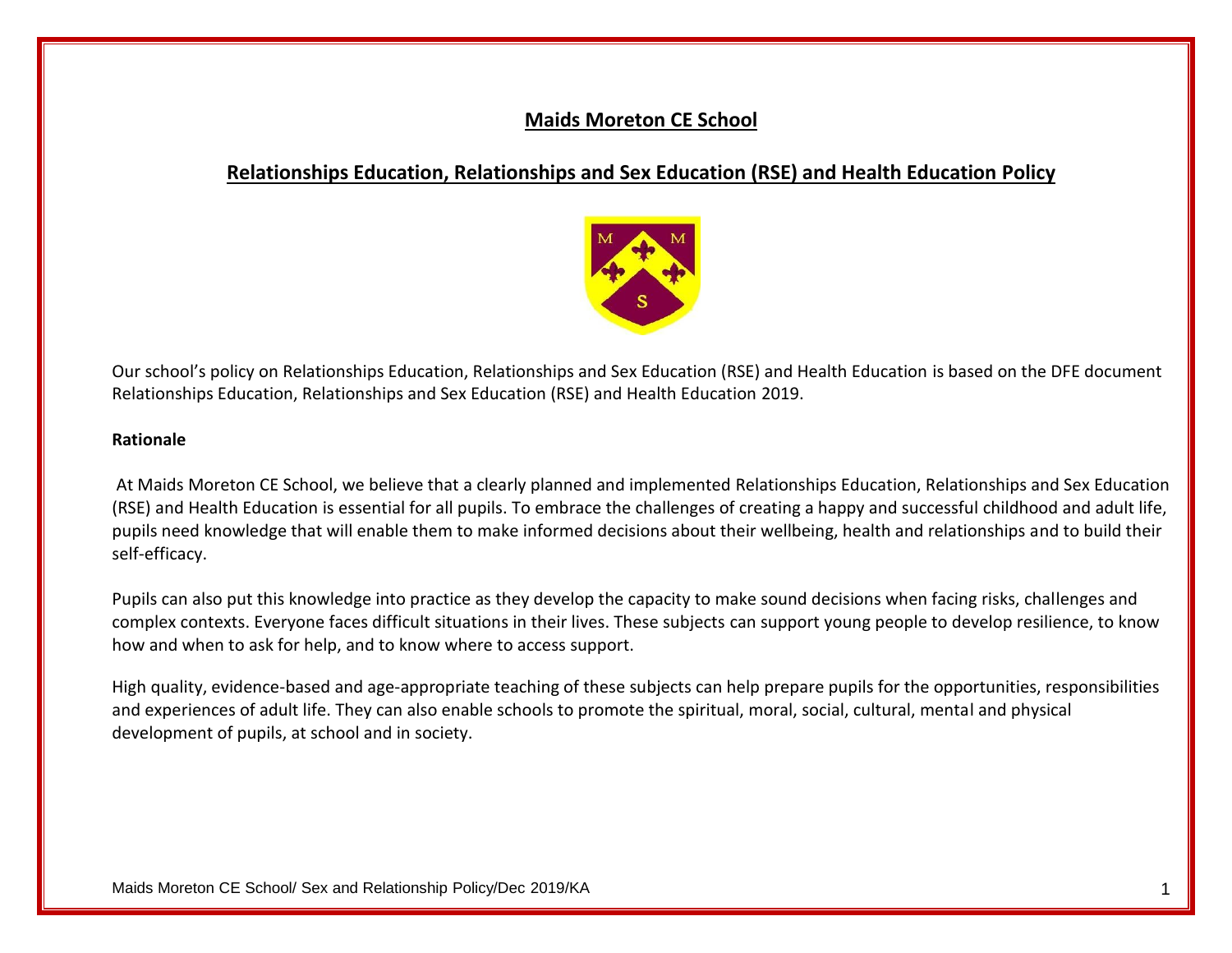### **Statutory Requirements and Working with Parents**

Today's children and young people are growing up in an increasingly complex world and living their lives seamlessly on and offline. This presents many positive and exciting opportunities, but also challenges and risks. In this environment, children and young people need to know how to be safe and healthy, and how to manage their academic, personal and social lives in a positive way. These subjects represent a huge opportunity to help our children and young people develop. The knowledge and attributes gained will support their own, and others', wellbeing and attainment and help young people to become successful and happy adults who make a meaningful contribution to society.

This is why we the DFE have made Relationships Education and Health Education **compulsory** in all primary schools.

Relationships and Sex Education (RSE) is non statutory for primary aged pupils, but is recommended for pupils of junior school age. Parents have the right to request that their child be withdrawn from some or all of sex education delivered as part of statutory RSE, other than that covered in the science curriculum. We are currently expanding from an infant to a junior school, so do teach Sex Education at present. It will be introduced for the first time in the Summer term 2024, when our first cohort of pupils reach Upper Key Stage 2. Before this time, our policy will be updated to reflect this change.

All schools must have in place a written policy/ies for Relationships Education and Relationships and Sex Education, and Health Education. We are aware of our duty to consult parents in developing and reviewing our policy to ensure it meets the needs of our pupils and parents and reflects the community we serve.

Our guiding principles have been that all of the compulsory subject content must be age appropriate and developmentally appropriate. It must be taught sensitively and inclusively, with respect to the backgrounds and beliefs of pupils and parents while always with the aim of providing pupils with the knowledge they need of the law. We are clear that parents and carers are the prime educators for children on many of these matters and that schools complement and reinforce this role. It is vital that parents know what is being taught and how to support their child/children. **Appendix 3** details the content of our EYFS and Key Stage 1 and 2 Curriculum. We have an open door policy for any parents who wish to raise any queries regarding the curriculum.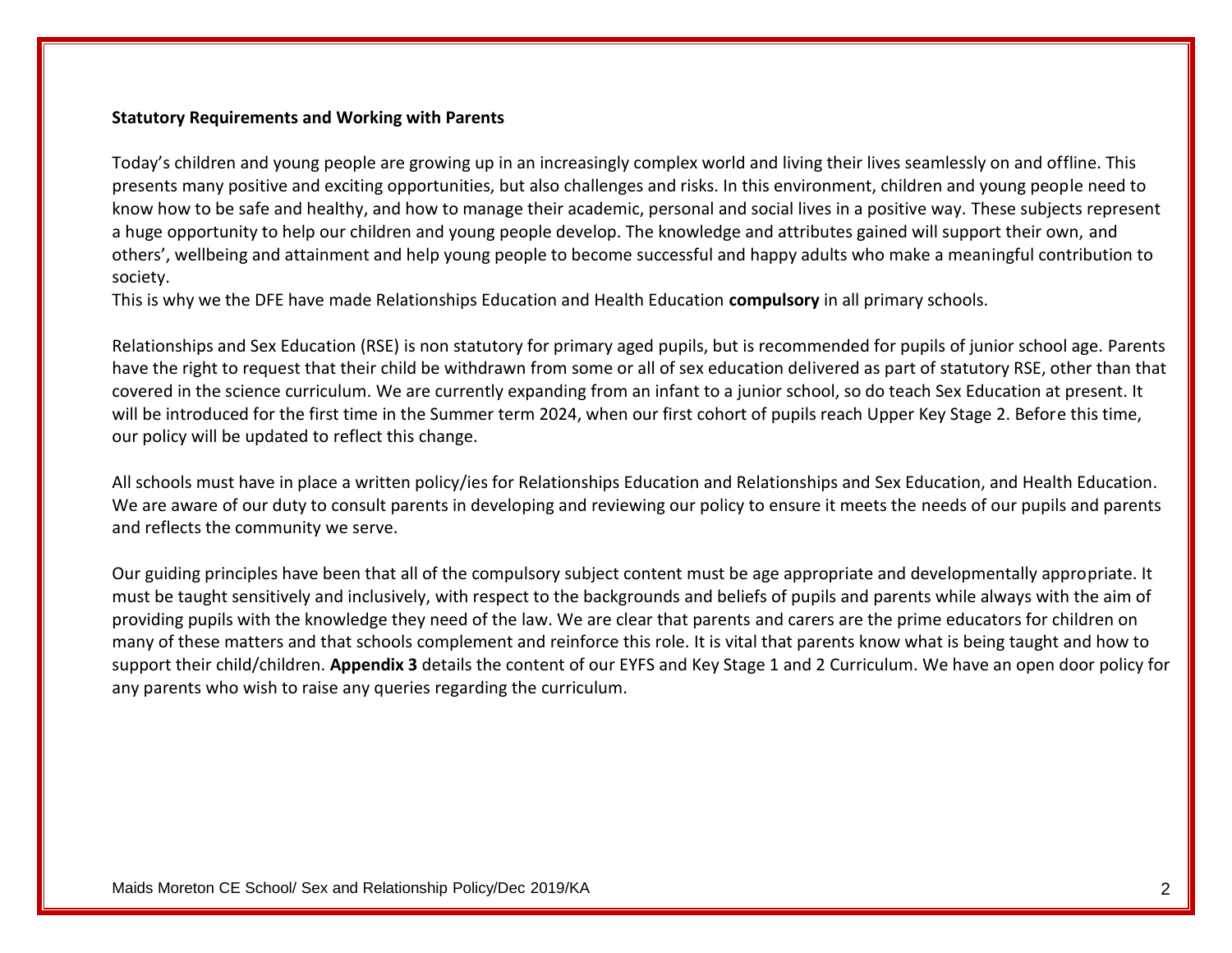#### **Curriculum Content and Organisation**

At Maids Moreton CE School, we believe that Relationships Education and Health Education should not be taught in isolation but be firmly rooted in our PSHE curriculum, as well as through aspects of our curricula for science, computing, Physical Education and Religious Education. The lead teacher works closely with colleagues in related curriculum areas to ensure Relationships Education, RSE and Health Education programmes complement, and do not duplicate, content covered in other national curriculum subjects.

Schools must determine how and when to deliver the statutory content set out by the DFE in the context of a broad and balanced curriculum. We have carefully selected age and developmentally appropriate content, based on the statutory guidance and building upon the pupils' prior knowledge. We have chosen to adopt the 1Decision Scheme to teach our PSHE Curriculum. **[see Appendix 3]**

The RSE and Health Education programme is delivered by class teachers. Effective teaching in these subjects will ensure that core knowledge is broken down into units of manageable size and communicated clearly to pupils, in a carefully sequenced way, within a planned programme or lessons. Teaching will include sufficient well-chosen opportunities and contexts for pupils to embed new knowledge so that it can be used confidently in real life.

### **The Equalities Act 2010**

Our PSHE and wider provision is underpinned by the 2010 Equalities duty and provides an inclusive curriculum that promotes understanding and mutual respect for all. The programme will be delivered in line with the school's Equalities and Cohesion Scheme within an atmosphere of mutual respect. The whole school community will support an approach which ensures that no individual or family will be discriminated against on grounds of gender, race, disability, religion or sexual orientation. Resources selected to support the programme will be free from bias, prejudice and avoid all types of stereotyping.

It is our intention for all children to have the opportunity to experience a full programme of Relationships and Health Education at a level which is appropriate for their age and stage of development. Every child is entitled to receive high quality Relationships Education and Health Education regardless of age, gender, ethnicity, religion, culture, disability, sexuality, language or social background. It must be taught sensitively and inclusively, with respect to the backgrounds and beliefs of pupils and parents while always with the aim of providing pupils with the knowledge they need of the law.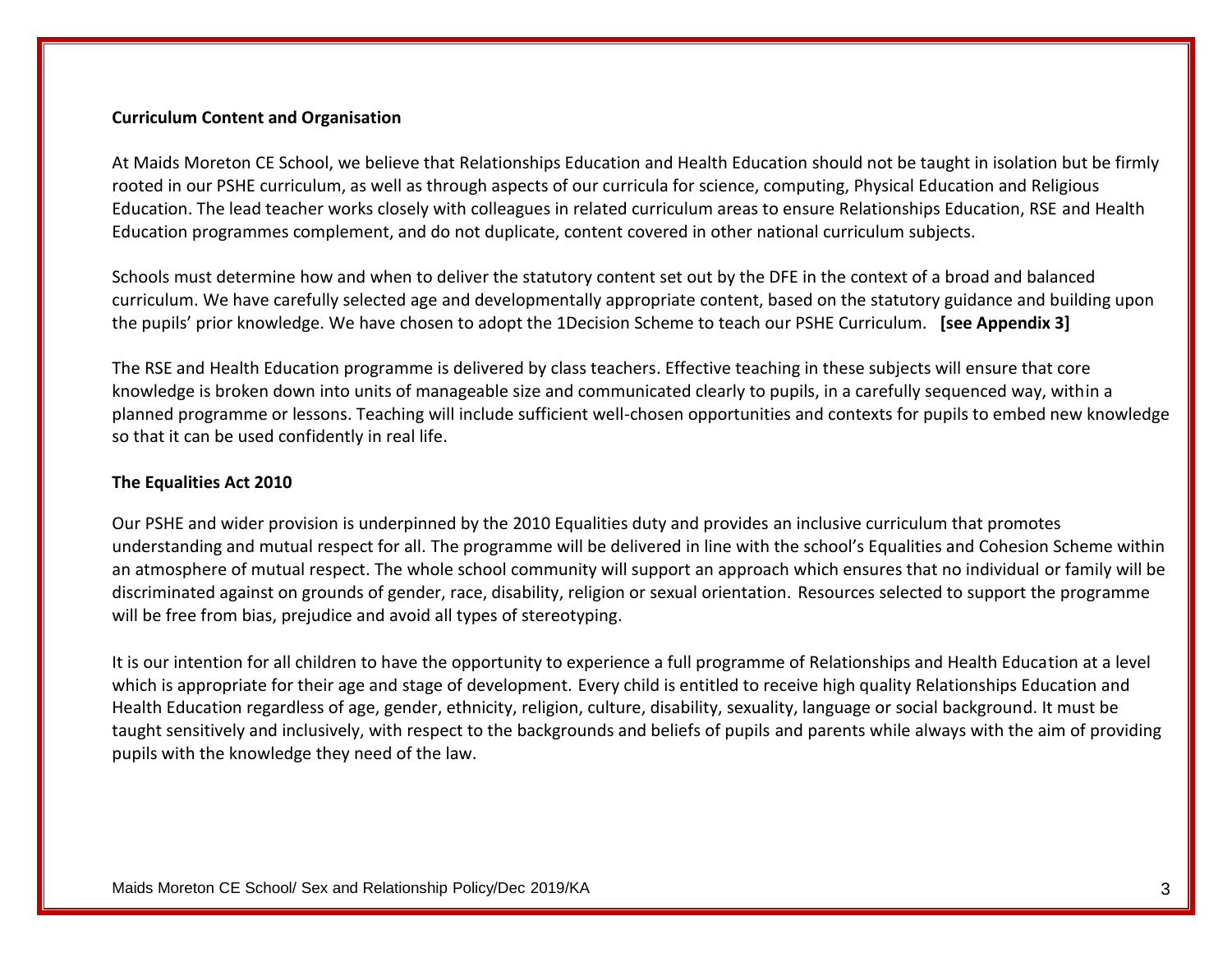### **Pupils with Special Educational Needs and Disabilities (SEND)**

Relationships Education, RSE and Health Education must be accessible for all pupils. This is particularly important when planning teaching for pupils with special educational needs. We recognise the need to tailor content and teaching to meet the specific needs of pupils at different developmental stages. High quality teaching that is differentiated and personalised will be the starting point to ensure accessibility for all. Teachers will be aware that some pupils may be more vulnerable to exploitation and other issues due to the nature of their special education needs. These children will require help to develop skills to reduce risks and to learn what sort of behaviours are, and are not, acceptable. As with all teaching for these subjects, we will ensure that our teaching is sensitive, age-appropriate, developmentally appropriate and delivered with reference to the law.

#### **What is Relationships Education?**

The focus in primary school is on teaching the fundamental building blocks and characteristics of positive relationships, with particular reference to friendships, family relationships, and relationships with other children and with adults. This starts with pupils being taught about what a relationship is, what friendship is, what family means and who the people are who can support them.

From the beginning of primary school, building on early education, pupils should be taught how to take turns, how to treat each other with kindness, consideration and respect, the importance of honesty and truthfulness, permission seeking and giving, and the concept of personal privacy.

Establishing personal space and boundaries, showing respect and understanding the differences between appropriate and inappropriate or unsafe physical, and other, contact – these are the forerunners of teaching about consent, which takes place at secondary school. Respect for others should be taught in an age-appropriate way, in terms of understanding one's own and others' boundaries in play, in negotiations about space, toys, books, resources and so on.

From the beginning, teachers should talk explicitly about the features of healthy friendships, family relationships and other relationships which young children are likely to encounter. Drawing attention to these in a range of contexts should enable pupils to form a strong early understanding of the features of relationships that are likely to lead to happiness and security. This will also help them to recognise any less positive relationships when they encounter them. The principles of positive relationships also apply online especially as, by the end of primary school, many children will already be using the internet.

When teaching relationships content, teachers should address online safety and appropriate behaviour in a way that is relevant to pupils'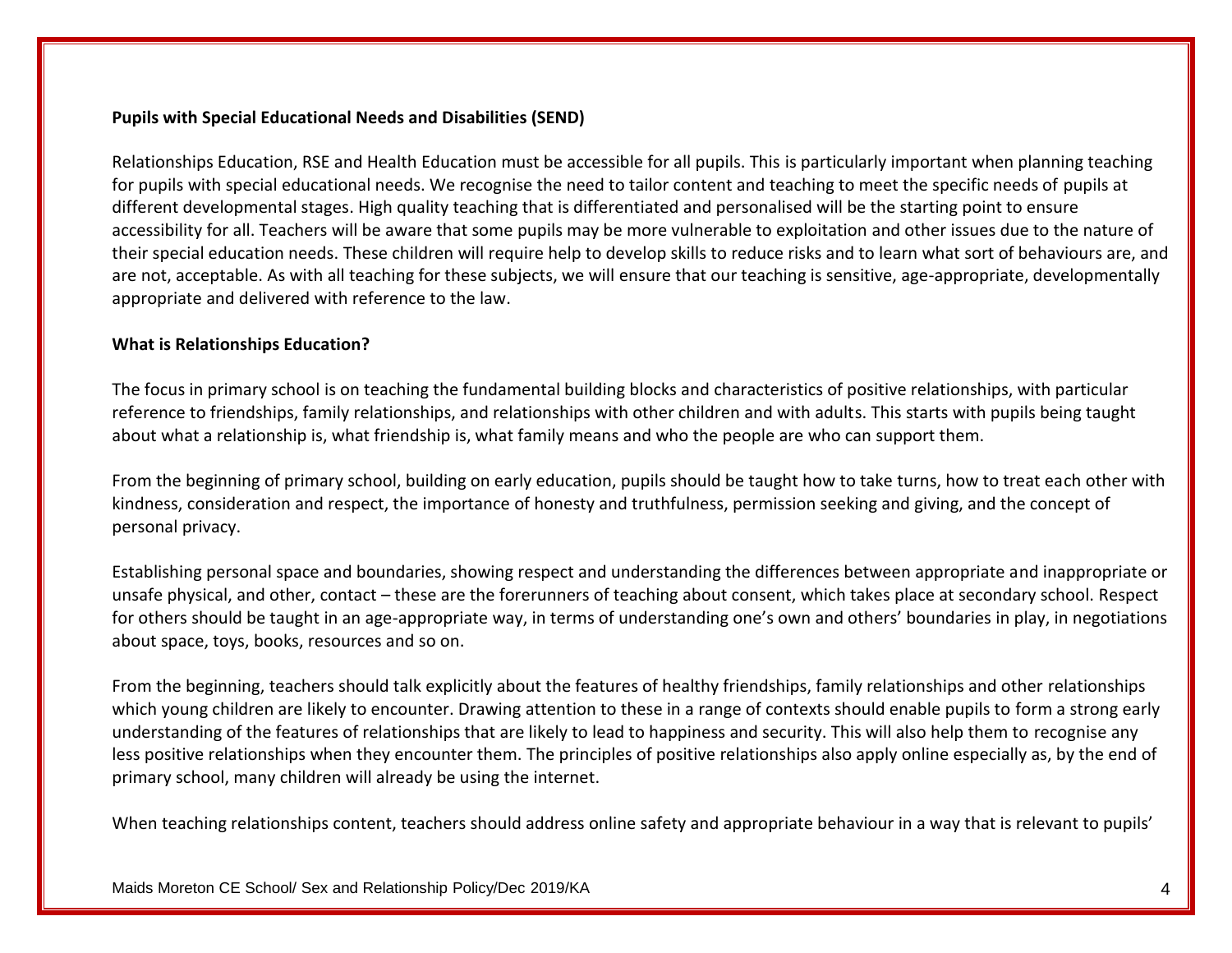lives. Teachers should include content on how information and data is shared and used in all contexts, including online; for example, sharing pictures, understanding that many websites are businesses and how sites may use information provided by users in ways they might not expect.

Teaching about families requires sensitive and well-judged teaching based on knowledge of pupils and their circumstances. Families of many forms provide a nurturing environment for children. (Families can include for example, single parent families, LGBT parents, families headed by grandparents, adoptive parents, foster parents/carers amongst other structures.) We are very aware that care needs to be taken to ensure that there is no stigmatisation of children based on their home circumstances and needs, to reflect sensitively that some children may have a different structure of support around them.

A growing ability to form strong and positive relationships with others depends on the deliberate cultivation of character traits and positive personal attributes, in the individual. In a school wide context which encourages the development and practice of resilience and other attributes, this includes character traits such as helping pupils to believe they can achieve, persevere with tasks, work towards longterm rewards and continue despite setbacks.

Alongside understanding the importance of self-respect and self-worth, pupils should develop personal attributes including honesty, integrity, courage, humility, kindness, generosity, trustworthiness and a sense of justice. This can be achieved in a variety of ways including by providing planned opportunities for young people to undertake social action, active citizenship and voluntary service to others locally or more widely, e.g. supporting charities, community projects.

Relationships Education also creates an opportunity to enable pupils to be taught about positive emotional and mental wellbeing, including how friendships can support mental wellbeing. Through Relationships Education (and RSE), schools should teach pupils the knowledge they need to recognise and to report abuse, including emotional, physical and sexual abuse. In primary schools, this can be delivered by focusing on boundaries and privacy, ensuring young people understand that they have rights over their own bodies. This should also include understanding boundaries in friendships with peers and also in families and with others, in all contexts, including online. Pupils should know how to report concerns and seek advice when they suspect or know that something is wrong.

At all stages it will be important to balance teaching children about making sensible decisions to stay safe (including online) whilst being clear it is never the fault of a child who is abused. These subjects complement Health Education and as part of a comprehensive programme and whole school approach. This knowledge can support safeguarding of children. The DFE have set out statutory guidance for primary schools to enable them to fulfil the requirements of the Relationships Education Curriculum. **See Appendix 1. NB: this guidance is for the full primary age range 4-11 years. Appendix 3 lists the age appropriate aspects we will cover with our children at each stage of** 

Maids Moreton CE School/ Sex and Relationship Policy/Dec 2019/KA 5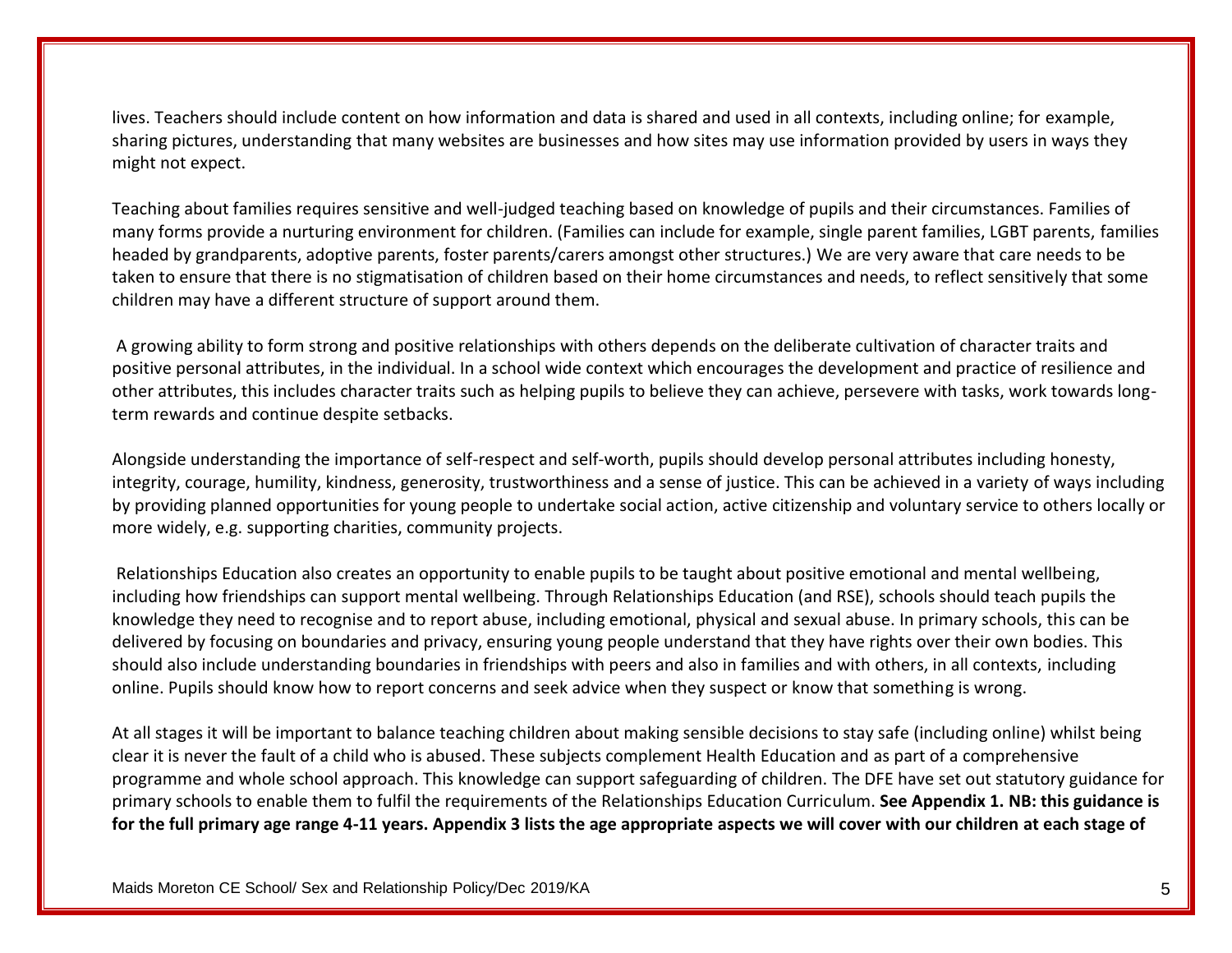#### **their schooling.**

**What is Health Education?** The focus in primary school should be on teaching the characteristics of good physical health and mental wellbeing. Teachers should be clear that mental wellbeing is a normal part of daily life, in the same way as physical health. This starts with pupils being taught about the benefits and importance of daily exercise, good nutrition and sufficient sleep, and giving pupils the language and knowledge to understand the normal range of emotions that everyone experiences. This should enable pupils to articulate how they are feeling, develop the language to talk about their bodies, health and emotions and judge whether what they are feeling and how they are behaving is appropriate and proportionate for the situations that they experience.

Teachers should go on to talk about the steps pupils can take to protect and support their own and others' health and wellbeing, including simple self-care techniques, personal hygiene, prevention of health and wellbeing problems and basic first aid. Emphasis should be given to the positive two-way relationship between good physical health and good mental wellbeing, and the benefits to mental wellbeing of physical exercise and time spent outdoors.

Pupils should also be taught the benefits of hobbies, interests and participation in their own communities. This teaching should make clear that people are social beings and that spending time with others, taking opportunities to consider the needs of others and practising service to others, including in organised and structured activities and groups (for example the scouts or girl guide movements), are beneficial for health and wellbeing.

Pupils should be taught about the benefits of rationing time spent online and the risks of excessive use of electronic devices. In later primary school, pupils should be taught why social media, computer games and online gaming have age restrictions and should be equipped to manage common difficulties encountered online.

Firm foundation in the benefits and characteristics of good health and wellbeing will enable teachers to talk about isolation, loneliness, unhappiness, bullying and the negative impact of poor health and wellbeing.

The DFE have set out statutory guidance for primary schools to enable them to fulfil the requirements of the Relationships Education Curriculum.

**See Appendix 2. NB: this guidance is for the full primary age range 4-11 years. Appendix 3 lists the age appropriate aspects we will cover with our children at each stage of their schooling.**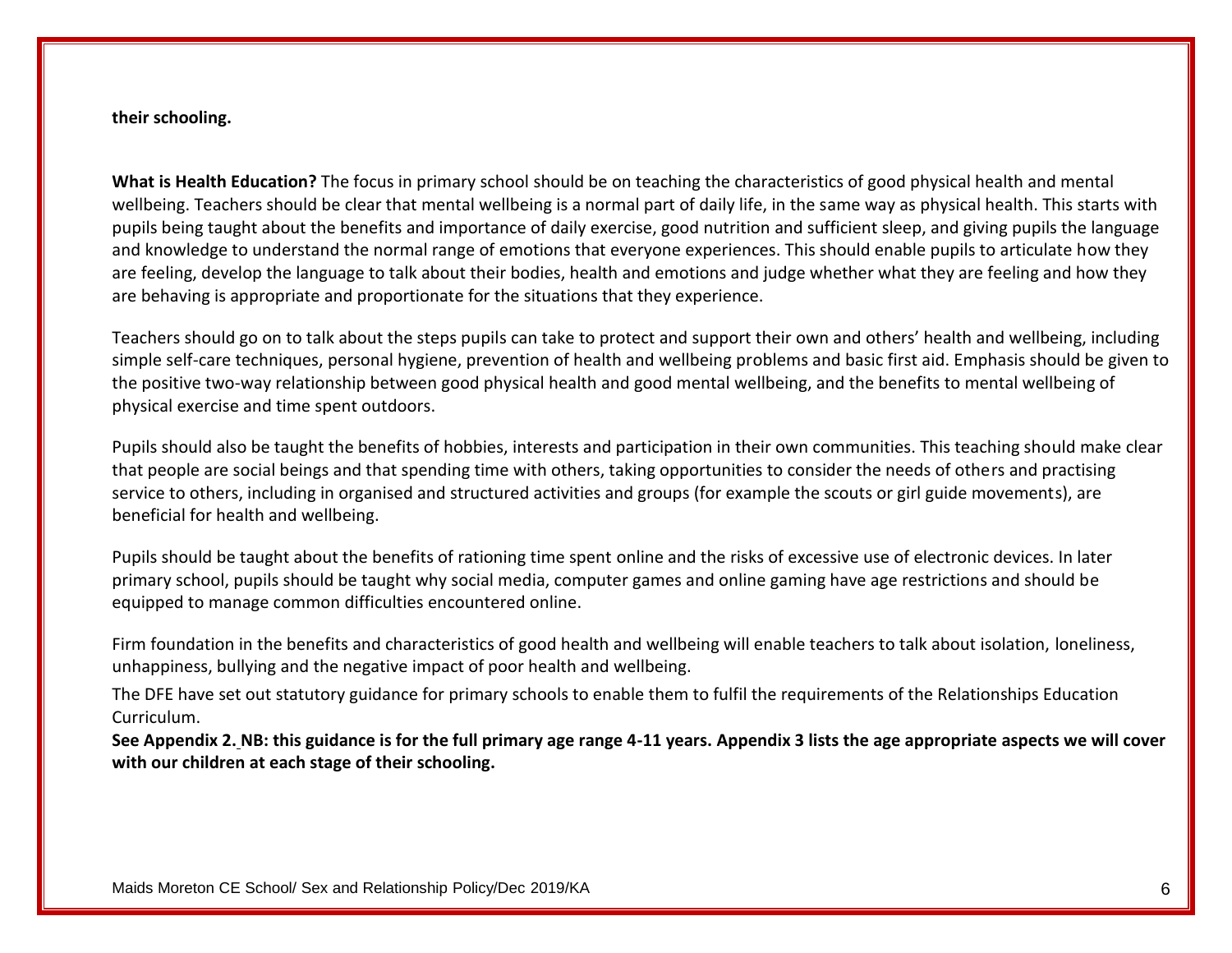#### **Language and Ground Rules in Lessons**

Teachers will show sensitivity, dealing honestly with issues, answering appropriate questions and offering support where necessary. All staff teaching Relationships Education and Health Education will set ground rules in their classes. For example:

- no one (teacher or pupil) will have to answer a personal question
- no one will be forced to take part in a discussion
- the only language used will be easily understood and acceptable to everyone in the class
- only the correct names for body parts will be used
- meanings of words will be explained in a factual way.

Where visitors e.g. health professionals or the NSPCC, are invited to deliver aspects of the RSE and Health Education they will be used to support not supplant, the role of the teacher and they will always be accompanied in the lesson by the class teacher. Visitors will always be fully briefed on their contribution before the lesson. Health professionals, however, will be expected to also follow their own professional code.

Occasionally, issues and questions may arise spontaneously in PSHE lessons or at other times during the school day. Questions will always be answered honestly, taking into account the age and developmental level of the pupils. This is not considered to be part of the planned curriculum and parents or carers cannot withdraw pupils in these circumstances.

We have a variety of strategies for dealing with difficult questions. For example:

- if a question is too explicit, the teacher will attend to it later, on an individual basis and a decision will be taken whether or not to include/inform the child's parents/carers;
- if a child makes a disclosure that causes the teacher concern then they should follow child protection procedures set out in the School's Child Protection Policy.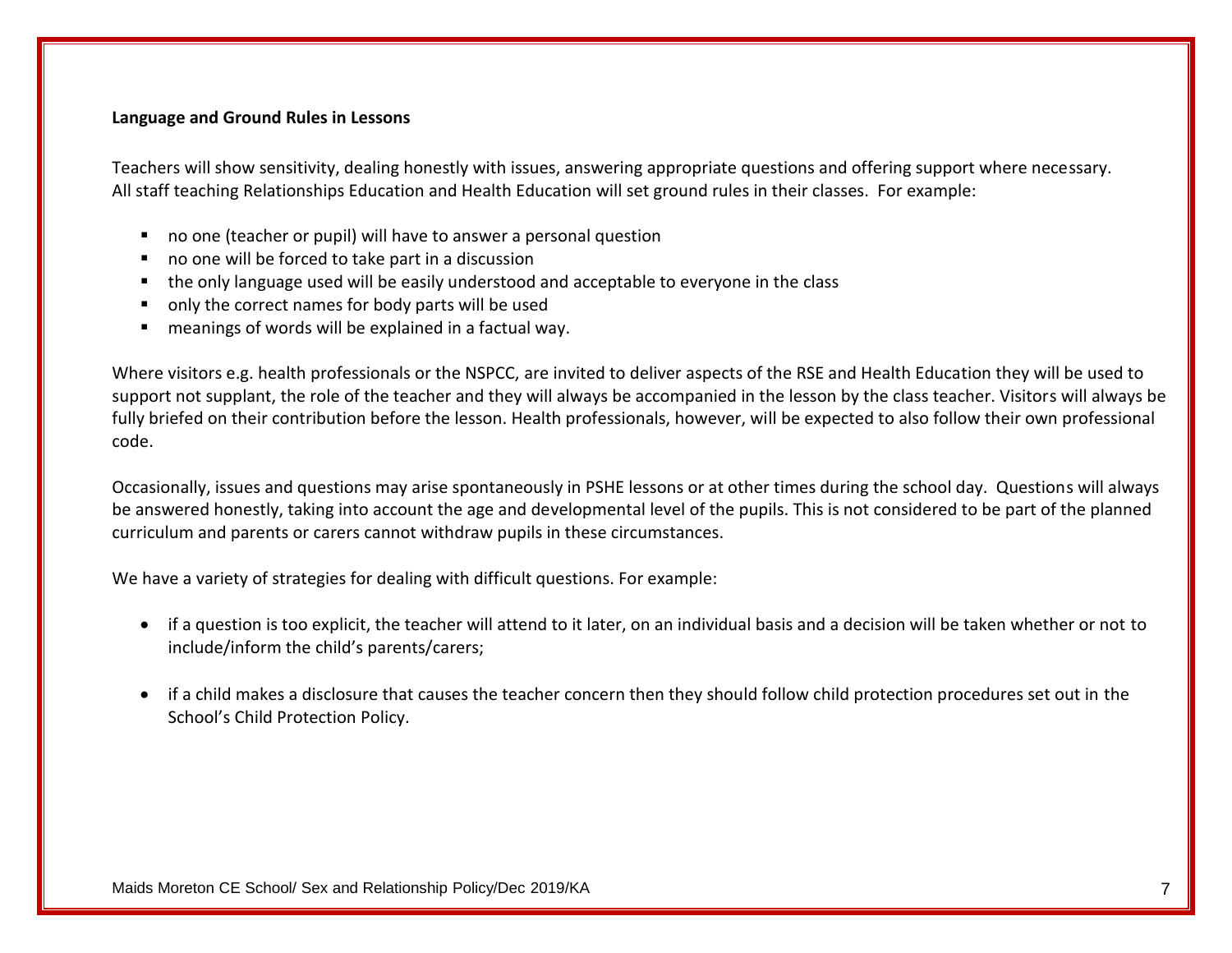### **Confidentiality**

The following is of specific importance to the school's Relationships Education and Health Education programme;

- o Reassuring pupils that their best interests will be maintained
- o Encouraging pupils to talk to their parents or carers and giving them support to do so
- o Ensuring that pupils know that teachers cannot offer or guarantee them unconditional confidentiality, for example in the event of disclosures made
- o If abuse is suspected teachers must follow the school's Child Protection procedures. (see Child Protection Policy)
- $\circ$  In a classroom situation, health professionals will follow the school's Confidentiality Policy.

Teachers and parents need to be aware that effective RSE and Health Education, which brings an understanding of what is and is not acceptable in a relationship, may lead to disclosure of a child protection issue. In such cases the child protection procedures will be followed.

#### **Monitoring and Evaluation**

The responsibility for monitoring and evaluation is undertaken by the school PSHE coordinator.

Continuous professional development and training will always be provided to ensure a high level of expertise for teachers involved in delivering the RSE and Health Education programme in the school.

This policy should be read in conjunction with the School's PSHE, PE, RE, science, safeguarding and child protection policies.

**Written by: Keira Ainsworth Date: Dec 2019 Ratified by Governors Date: March 2020 Review Date: March 2023**

Maids Moreton CE School/ Sex and Relationship Policy/Dec 2019/KA 8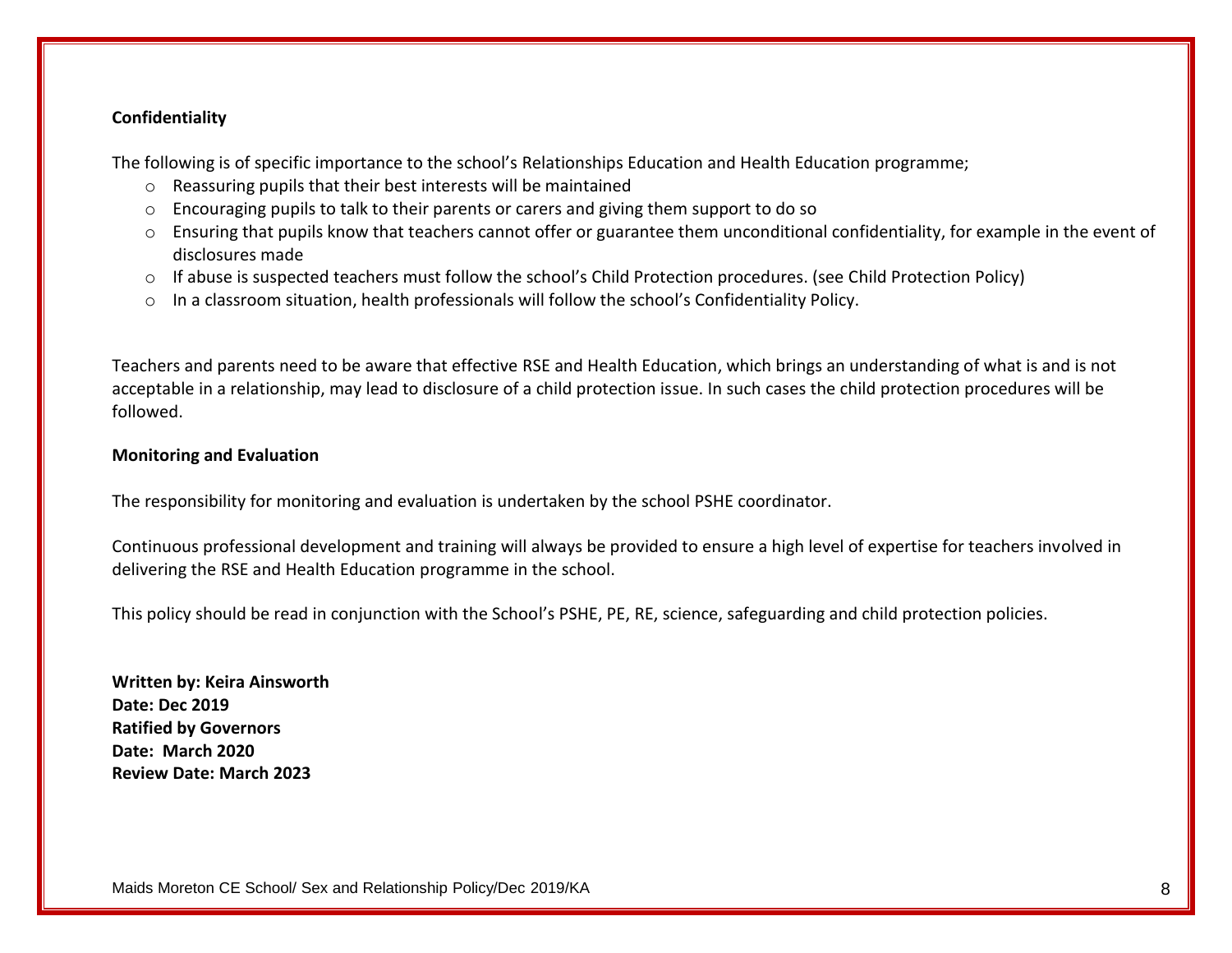### **Appendix 1**

By the end of Primary School, the DFE statutory guidance sets out the following requirements

### **Relationships Education:**

### **Families and people who care for me.**

#### **Pupils should know**

• that families are important for children growing up because they can give love, security and stability.

• the characteristics of healthy family life, commitment to each other, including in times of difficulty, protection and care for children and other family members, the importance of spending time together and sharing each other's lives.

• that others' families, either in school or in the wider world, sometimes look different from their family, but that they should respect those differences and know that other children's families are also characterised by love and care.

• that stable, caring relationships, which may be of different types, are at the heart of happy families, and are important for children's security as they grow up.

• that marriage represents a formal and legally recognised commitment of two people to each other which is intended to be lifelong. [Marriage in England and Wales is available to both opposite sex and same sex couples. The Marriage (Same Sex Couples) Act 2013 extended marriage to same sex couples in England and Wales. The ceremony through which a couple get married may be civil or religious].

• how to recognise if family relationships are making them feel unhappy or unsafe, and how to seek help or advice from others if needed.

#### **Caring friendships Pupils should know**

## • how important friendships are in making us feel happy and secure, and how people choose and make friends.

- the characteristics of friendships, including mutual respect, truthfulness, trustworthiness, loyalty, kindness, generosity, trust, sharing interests and experiences and support with problems and difficulties.
- that healthy friendships are positive and welcoming towards others, and do not make others feel lonely or excluded.

• that most friendships have ups and downs, and that these can often be worked through so that the friendship is repaired or even strengthened, and that resorting to violence is never right.

• how to recognise who to trust and who not to trust, how to judge when a friendship is making them feel unhappy or uncomfortable, managing conflict, how to manage these situations and how to seek help or advice from others, if needed.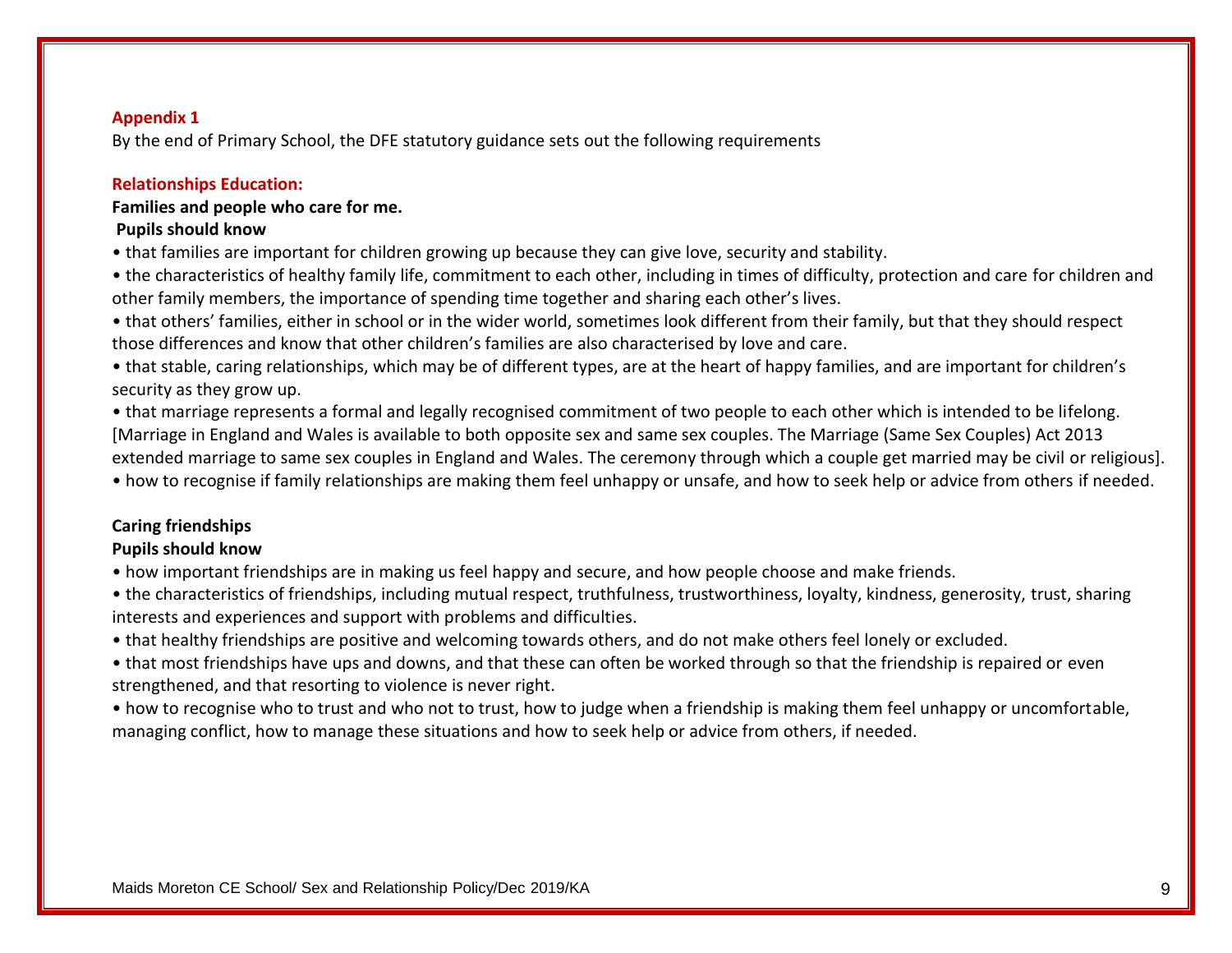### **Respectful relationships Pupils should know**

• the importance of respecting others, even when they are very different from them (for example, physically, in character, personality or backgrounds), or make different choices or have different preferences or beliefs.

• practical steps they can take in a range of different contexts to improve or support respectful relationships.

- the conventions of courtesy and manners.
- the importance of self-respect and how this links to their own happiness.

• that in school and in wider society they can expect to be treated with respect by others, and that in turn they should show due respect to others, including those in positions of authority.

• about different types of bullying (including cyberbullying), the impact of bullying, responsibilities of bystanders (primarily reporting bullying to an adult) and how to get help.

• what a stereotype is, and how stereotypes can be unfair, negative or destructive.

• the importance of permission-seeking and giving in relationships with friends, peers and adults.

## **Online relationships**

## **Pupils should know**

• that people sometimes behave differently online, including by pretending to be someone they are not.

• that the same principles apply to online relationships as to face-toface relationships, including the importance of respect for others online including when we are anonymous. • the rules and principles for keeping safe online, how to recognise risks, harmful content and contact, and how to report them.

• how to critically consider their online friendships and sources of information including awareness of the risks associated with people they have never met.

• how information and data is shared and used online.

## **Being safe**

## **Pupils should know**

• what sorts of boundaries are appropriate in friendships with peers and others (including in a digital context).

• about the concept of privacy and the implications of it for both children and adults; including that it is not always right to keep secrets if they relate to being safe.

• that each person's body belongs to them, and the differences between appropriate and inappropriate or unsafe physical, and other, contact.

• how to respond safely and appropriately to adults they may encounter (in all contexts, including online) whom they do not know.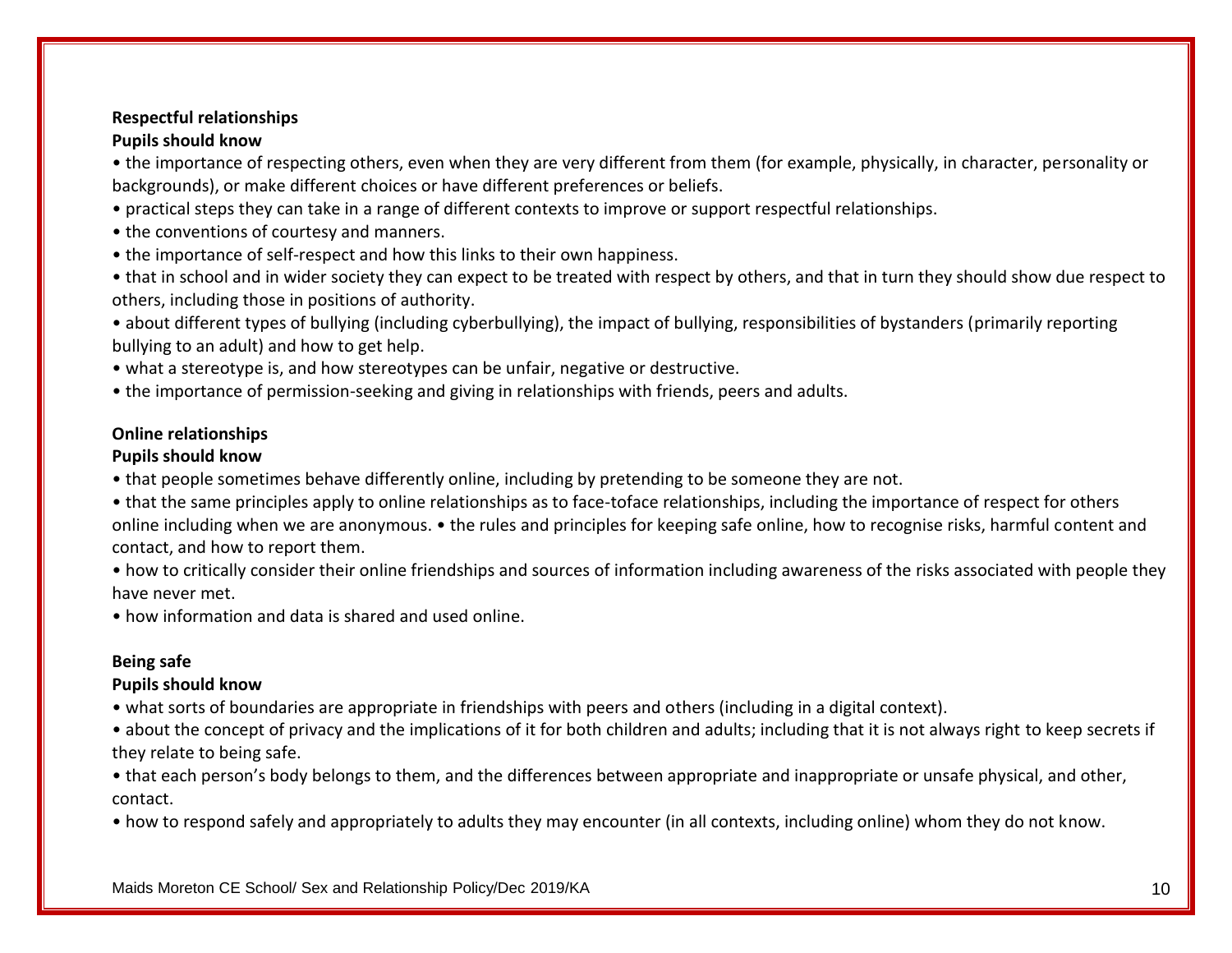• how to recognise and report feelings of being unsafe or feeling bad about any adult.

• how to ask for advice or help for themselves or others, and to keep trying until they are heard.

• how to report concerns or abuse, and the vocabulary and confidence needed to do so. • where to get advice e.g. family, school and/or other sources.

### **Appendix 2**

## **Health Education:**

**By the end of primary school** the DFE statutory guidance sets out the following requirements**:**

### **Mental wellbeing**

### **Pupils should know**

• that mental wellbeing is a normal part of daily life, in the same way as physical health.

• that there is a normal range of emotions (e.g. happiness, sadness, anger, fear, surprise, nervousness) and scale of emotions that all humans experience in relation to different experiences and situations.

• how to recognise and talk about their emotions, including having a varied vocabulary of words to use when talking about their own and others' feelings.

• how to judge whether what they are feeling and how they are behaving is appropriate and proportionate.

• the benefits of physical exercise, time outdoors, community participation, voluntary and service-based activity on mental wellbeing and happiness.

• simple self-care techniques, including the importance of rest, time spent with friends and family and the benefits of hobbies and interests.

• isolation and loneliness can affect children and that it is very important for children to discuss their feelings with an adult and seek support.

• that bullying (including cyberbullying) has a negative and often lasting impact on mental wellbeing.

• where and how to seek support (including recognising the triggers for seeking support), including whom in school they should speak to if they are worried about their own or someone else's mental wellbeing or ability to control their emotions (including issues arising online).

• it is common for people to experience mental ill health. For many people who do, the problems can be resolved if the right support is made available, especially if accessed early enough.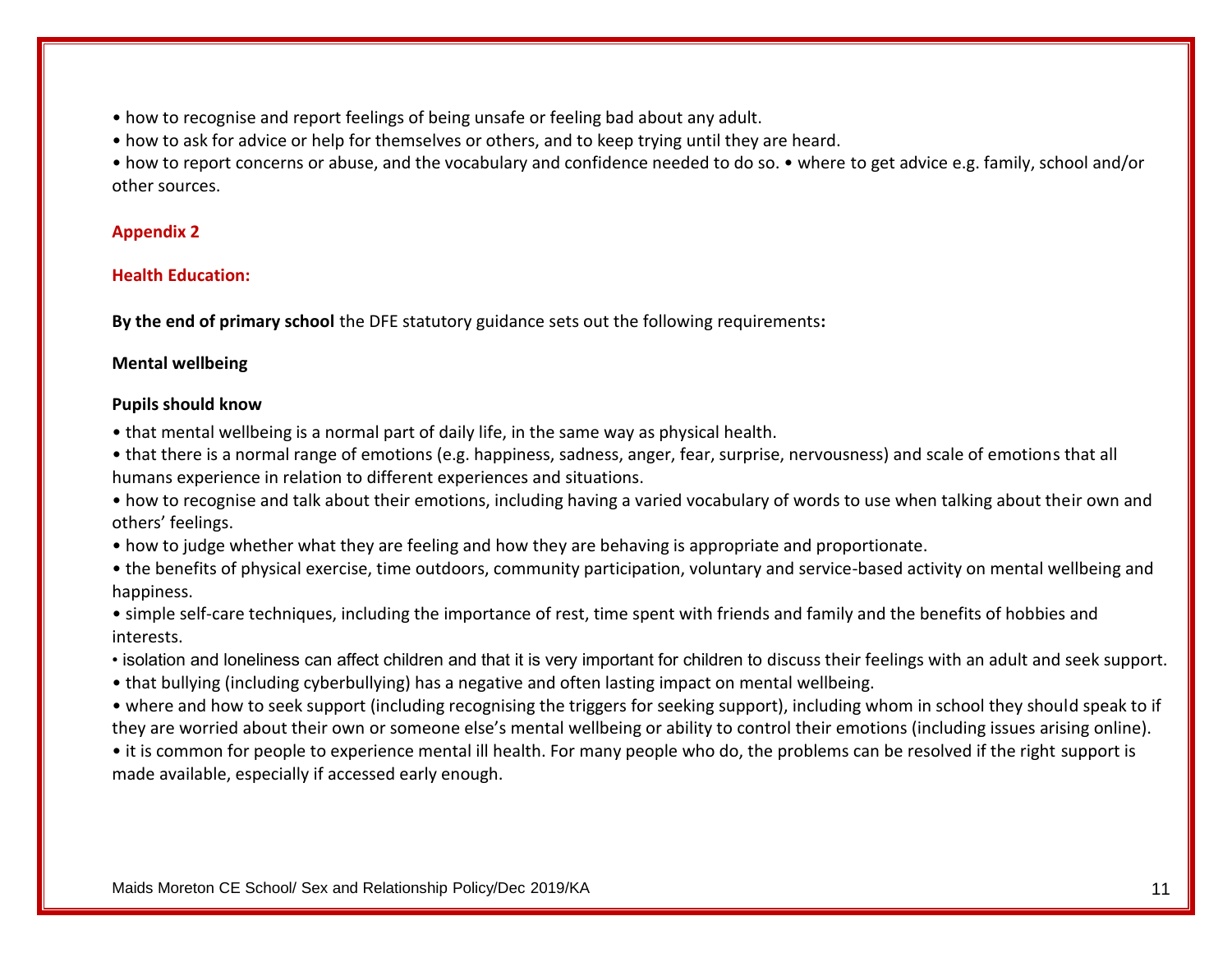### **Internet safety and harms Pupils should know**

• that for most people the internet is an integral part of life and has many benefits.

• about the benefits of rationing time spent online, the risks of excessive time spent on electronic devices and the impact of positive and negative content online on their own and others' mental and physical wellbeing.

• how to consider the effect of their online actions on others and know how to recognise and display respectful behaviour online and the importance of keeping personal information private.

• why social media, some computer games and online gaming, for example, are age restricted.

• that the internet can also be a negative place where online abuse, trolling, bullying and harassment can take place, which can have a negative impact on mental health.

• how to be a discerning consumer of information online including understanding that information, including that from search engines, is ranked, selected and targeted.

• where and how to report concerns and get support with issues online.

## **Physical health and fitness**

### **Pupils should know**

• the characteristics and mental and physical benefits of an active lifestyle.

- the importance of building regular exercise into daily and weekly routines and how to achieve this; for example walking or cycling to school, a daily active mile or other forms of regular, vigorous exercise.
- the risks associated with an inactive lifestyle (including obesity).
- how and when to seek support including which adults to speak to in school if they are worried about their health. Healthy eating Pupils should know
- what constitutes a healthy diet (including understanding calories and other nutritional content).
- the principles of planning and preparing a range of healthy meals.
- the characteristics of a poor diet and risks associated with unhealthy eating (including, for example, obesity and tooth decay) and other behaviours (e.g. the impact of alcohol on diet or health). Drugs, alcohol and tobacco Pupils should know
- the facts about legal and illegal harmful substances and associated risks, including smoking, alcohol use and drug-taking. Health and prevention

Pupils should know • how to recognise early signs of physical illness, such as weight loss, or unexplained changes to the body.

• about safe and unsafe exposure to the sun, and how to reduce the risk of sun damage, including skin cancer. • the importance of sufficient good quality sleep for good health and that a lack of sleep can affect weight, mood and ability to learn.

• about dental health and the benefits of good oral hygiene and dental flossing, including regular check-ups at the dentist.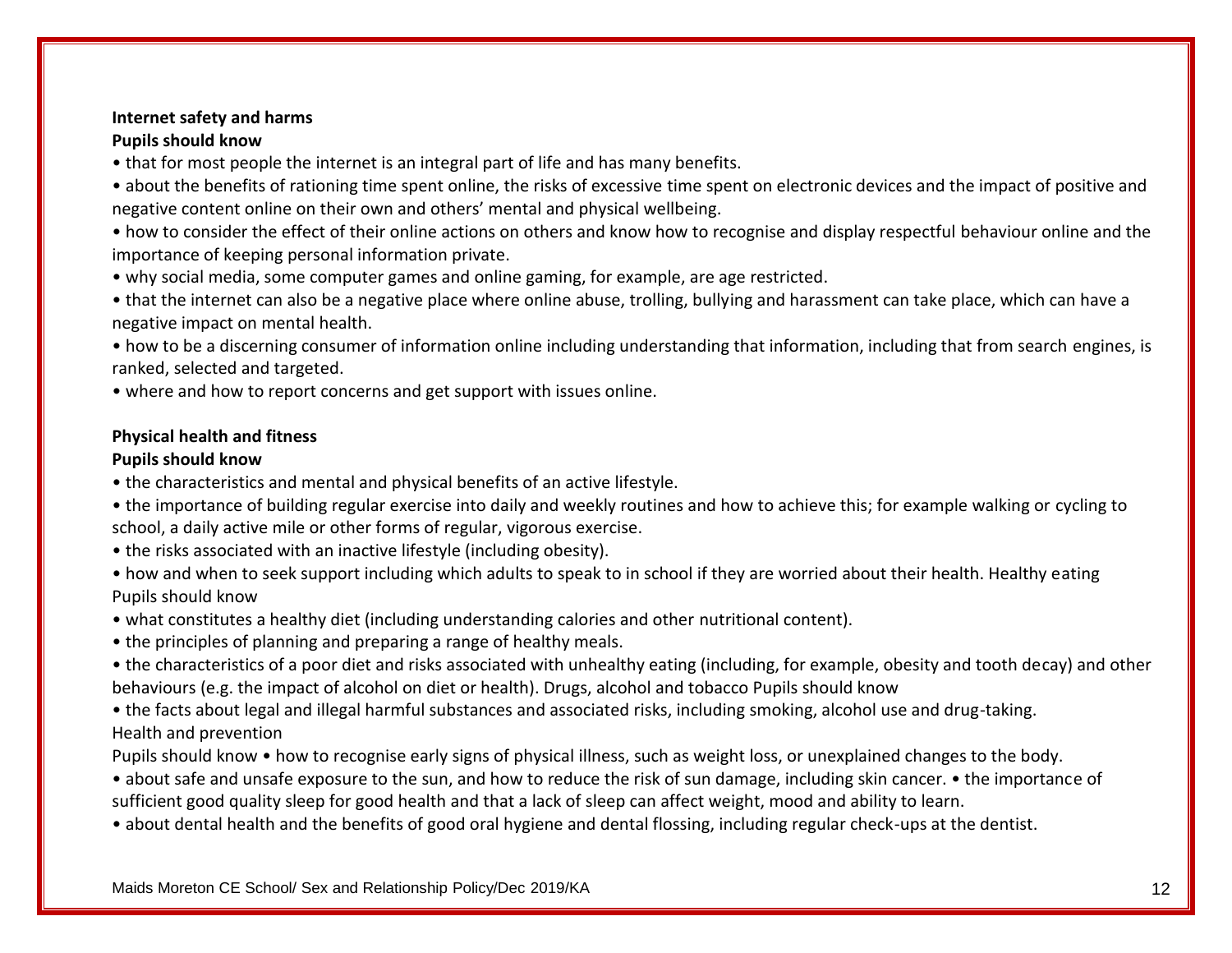- about personal hygiene and germs including bacteria, viruses, how they are spread and treated, and the importance of handwashing.
- the facts and science relating to allergies, immunisation and vaccination.

## **Basic first aid**

## **Pupils should know:**

- how to make a clear and efficient call to emergency services if necessary.
- concepts of basic first-aid, for example dealing with common injuries, including head injuries.

## **Changing adolescent body**

## **Pupils should know:**

• key facts about puberty and the changing adolescent body, particularly from age 9 through to age 11, including physical and emotional changes.

• about menstrual wellbeing including the key facts about the menstrual cycle.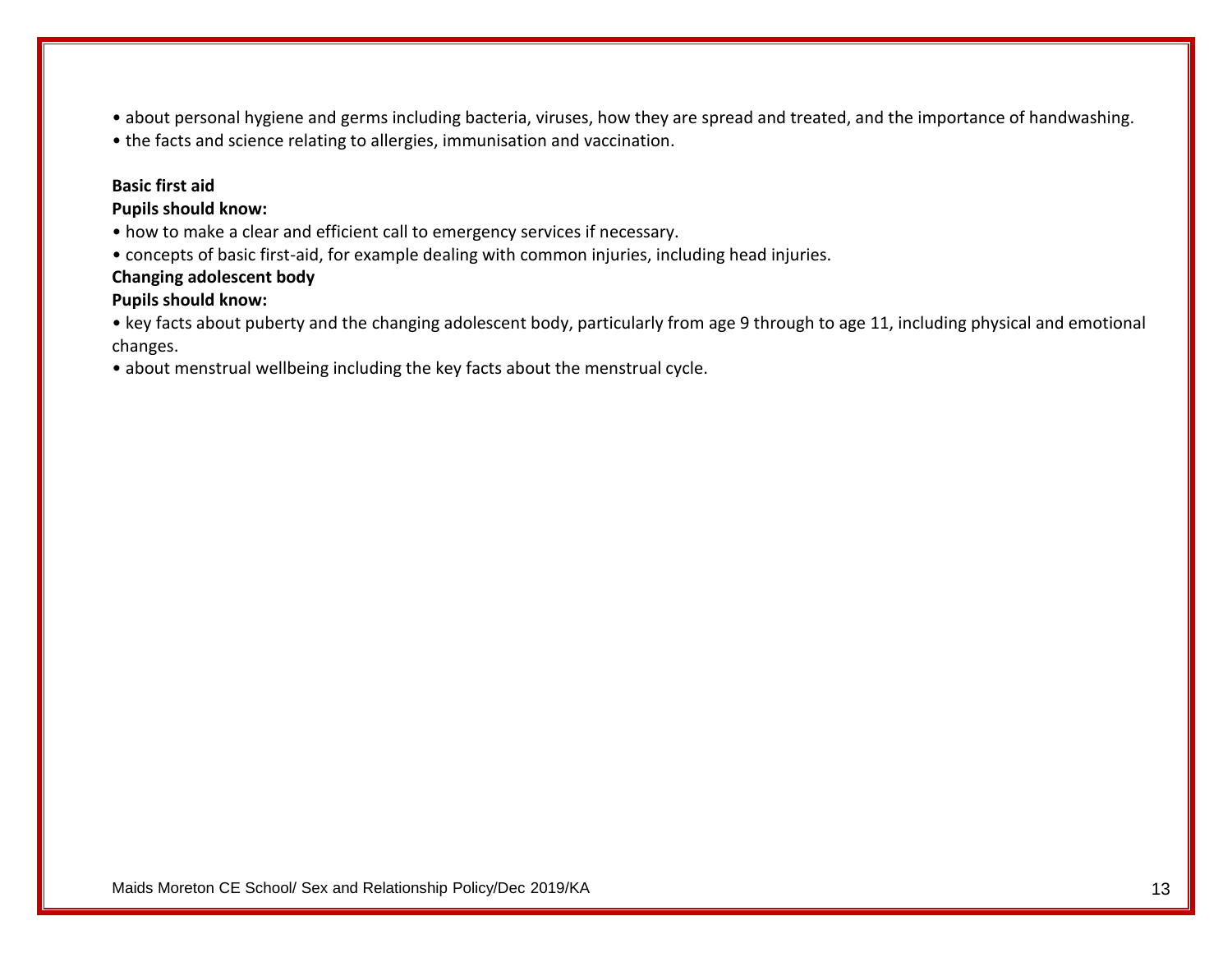**Appendix 3: The following appendix details the content of the Key Stage 1 and 2 Programme of Study for PSHE at Maids Moreton CE School.**

| Year 1 and 2 | <b>Autumn Module</b>                     | <b>Spring Module</b> | <b>Summer Module</b>  |
|--------------|------------------------------------------|----------------------|-----------------------|
| Year A       | <b>Keeping/Staying</b><br><b>Healthy</b> | <b>Fire Safety</b>   | <b>Relationships</b>  |
| Year B       | Keeping/staying safe                     | Being responsible    | Feelings and emotions |

| Year 3 and 4 | <b>Autumn Module</b>        | <b>Spring Module</b>     | <b>Summer Module</b>         |
|--------------|-----------------------------|--------------------------|------------------------------|
| Year A       | Hazard Watch*               | Computer Safety*         | Our World*                   |
|              | <b>Basic First Aid</b>      |                          |                              |
| Year B       | <b>Keeping/Staying Safe</b> | <b>Being Responsible</b> | <b>Feelings and emotions</b> |

| Year 5 and 6 | <b>Autumn Module</b>   | <b>Spring Module</b>   | <b>Summer Module</b>        |
|--------------|------------------------|------------------------|-----------------------------|
| Year A       | <b>Keeping/Staying</b> | <b>Computer Safety</b> | <b>Growing and Changing</b> |
|              | <b>Healthy</b>         |                        | [match to science term]     |
|              |                        |                        |                             |
| Year B       | The Working world      | A World Without        | Looking after our           |
|              |                        | Judgement              | environment / climate       |
|              |                        |                        | change-Enough for everyone- |

Maids Moreton CE School/ Sex and Relationship Policy/Dec 2019/KA 14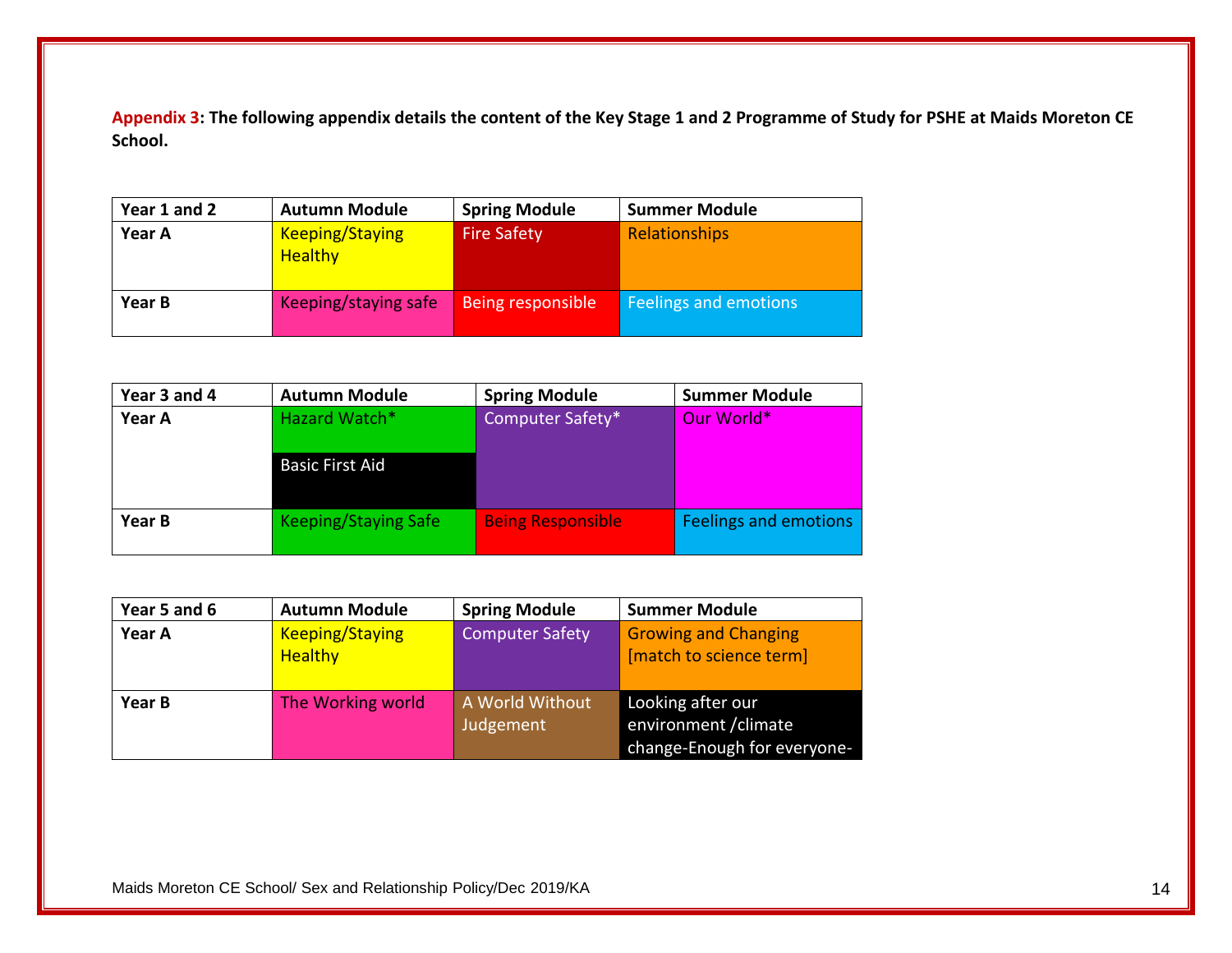| Year 1<br>and 2 | <b>Autumn Module</b>                                                                                                                                                                                                                                                                                                                                                                                                                                                                                                                                                                                                                                                                                                                                                                                                                                    | <b>Spring Module</b>                                                                                                                                                                                                                                                                                                                                                                                                                                                                                                                                                                                                                                                                                                                                                            | <b>Summer Module</b>                                                                                                                                                                                                                                                                                                                                                                                                                                                                                                                                                                                                                                                                                                                                                                                                                                                                                          |
|-----------------|---------------------------------------------------------------------------------------------------------------------------------------------------------------------------------------------------------------------------------------------------------------------------------------------------------------------------------------------------------------------------------------------------------------------------------------------------------------------------------------------------------------------------------------------------------------------------------------------------------------------------------------------------------------------------------------------------------------------------------------------------------------------------------------------------------------------------------------------------------|---------------------------------------------------------------------------------------------------------------------------------------------------------------------------------------------------------------------------------------------------------------------------------------------------------------------------------------------------------------------------------------------------------------------------------------------------------------------------------------------------------------------------------------------------------------------------------------------------------------------------------------------------------------------------------------------------------------------------------------------------------------------------------|---------------------------------------------------------------------------------------------------------------------------------------------------------------------------------------------------------------------------------------------------------------------------------------------------------------------------------------------------------------------------------------------------------------------------------------------------------------------------------------------------------------------------------------------------------------------------------------------------------------------------------------------------------------------------------------------------------------------------------------------------------------------------------------------------------------------------------------------------------------------------------------------------------------|
| Year A          | <b>Keeping/Staying Healthy</b>                                                                                                                                                                                                                                                                                                                                                                                                                                                                                                                                                                                                                                                                                                                                                                                                                          | <b>Fire Safety</b>                                                                                                                                                                                                                                                                                                                                                                                                                                                                                                                                                                                                                                                                                                                                                              | <b>Relationships</b>                                                                                                                                                                                                                                                                                                                                                                                                                                                                                                                                                                                                                                                                                                                                                                                                                                                                                          |
|                 | [NB This unit is covered through<br>the KS1 science curriculum]<br>In the module children will learn<br>that food is needed for bodily health<br>and growth, and will be able to<br>identify what types of food are<br>positive choices. They will practise<br>simple cleanliness routines such as<br>washing hands, and learn about how<br>to minimise the spread of infectious<br>diseases. They will explore simple<br>safety rules related to medicinal<br>drugs.<br><b>Specifics covered include:</b><br>-Healthy eating and the importance<br>of a balanced diet<br>-The importance of physical activity<br>and regular exercise<br>-Dental hygiene and effective teeth<br>cleaning<br>-Managing basic personal hygiene,<br>e.g. hand washing and preventing<br>the spread of germs<br>-How and when we use medicines<br>and how to do so safely. | This module helps children identify<br>potential dangers that could cause a<br>fire or serious incident. Throughout the<br>topics, students will be able to follow<br>fire safety rules and practise simple<br>ways of staying safe and finding help.<br>The Fire Service module also includes a<br>short fire safety documentary to help<br>children understand the importance of<br>being responsible, how their actions<br>can affect others, and how to stay safe<br>in the home and community.<br><b>Specifics covered include:</b><br>dangers of fire and risk<br>$\bullet$<br>of causing fires through<br>carelessness/play,<br>fire prevention,<br>calling the emergency<br>services<br>the consequences of<br>hoax calling,<br>distracting a driver whilst<br>driving. | The Relationships module helps children<br>to explore and understand a range of<br>feelings, how feelings can be<br>communicated without words, and the<br>importance of caring about other<br>people's feelings. The topics in this<br>module help students to understand<br>situations from another person's point of<br>view. Children will explore different<br>types of relationships and from this they<br>will gain an understanding of healthy and<br>unhealthy relationships. They will also<br>learn how to seek help and support if<br>they feel uncomfortable in a relationship<br><b>Specifics covered include:</b><br>understanding and<br>dealing with bullying,<br>friendship, how our<br>behaviours impact others,<br>body language and<br>$\bullet$<br>feelings/emotions,<br>appropriate and<br>inappropriate touch and<br>that they have some<br>control over their actions<br>and bodies. |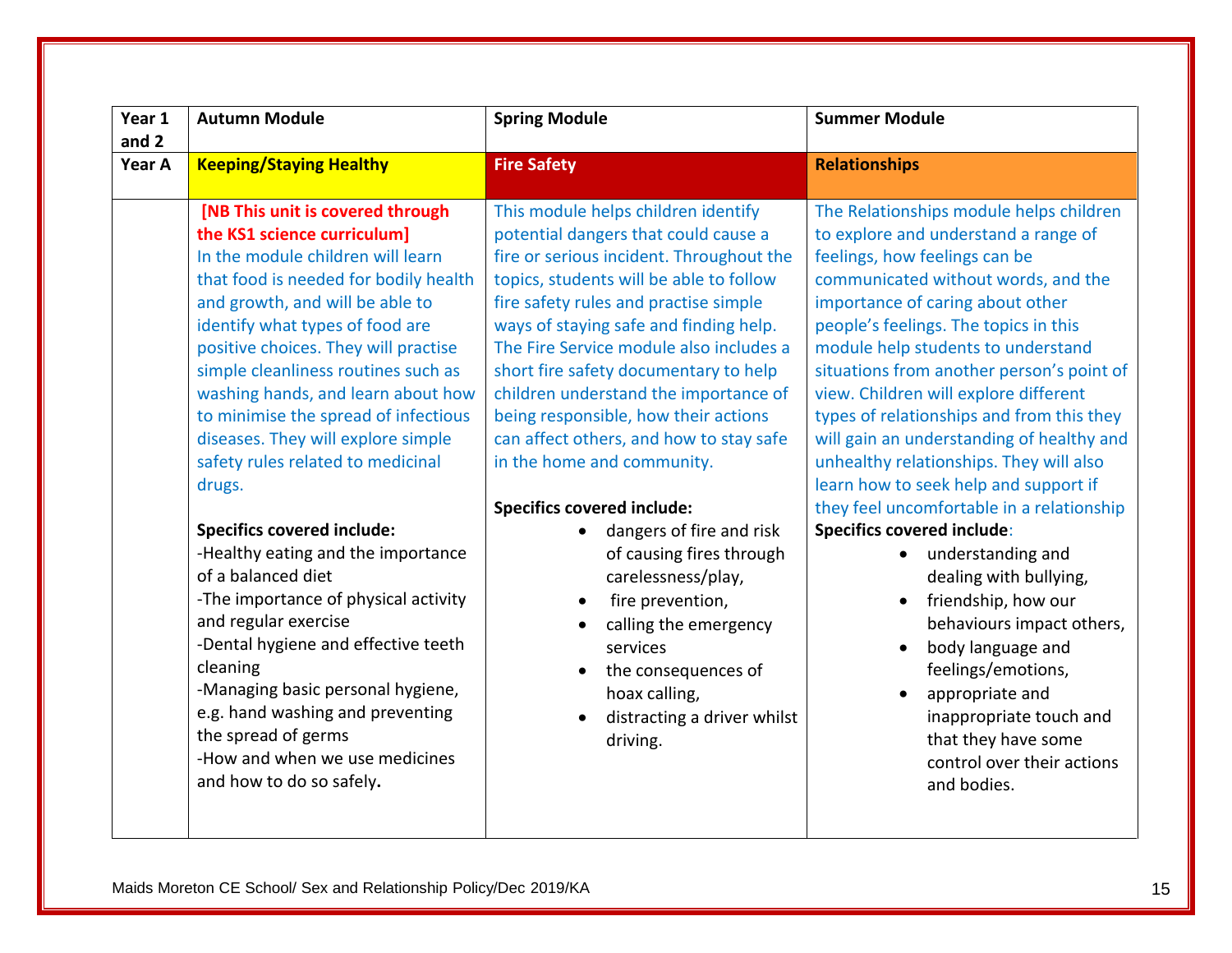| Year B | <b>Keeping/Staying Safe</b>                                                                                                                                                                                                                                                                                                                                           | <b>Being Responsible</b>                                                                                                                                                                                                                                                                                                                                                                                                                                                                                                                                                                                                                                                                                                                                                                          | <b>Feelings and Emotions</b>                                                                                                                                                                                                                                                                                                                                                                                                                                                                                                                                                                                                                                                                                                                                         |
|--------|-----------------------------------------------------------------------------------------------------------------------------------------------------------------------------------------------------------------------------------------------------------------------------------------------------------------------------------------------------------------------|---------------------------------------------------------------------------------------------------------------------------------------------------------------------------------------------------------------------------------------------------------------------------------------------------------------------------------------------------------------------------------------------------------------------------------------------------------------------------------------------------------------------------------------------------------------------------------------------------------------------------------------------------------------------------------------------------------------------------------------------------------------------------------------------------|----------------------------------------------------------------------------------------------------------------------------------------------------------------------------------------------------------------------------------------------------------------------------------------------------------------------------------------------------------------------------------------------------------------------------------------------------------------------------------------------------------------------------------------------------------------------------------------------------------------------------------------------------------------------------------------------------------------------------------------------------------------------|
|        | This module teaches children about<br>the potential dangers in different<br>environments. They will learn the<br>rules for and practise simple ways of<br>keeping safe and finding help.<br><b>Specifics covered include:</b><br>safety in the home<br>road safety<br>preventing accidents,<br>personal safety,<br>managing risks,<br>sun safety,<br>internet safety. | During our Being Responsible module,<br>children will be able to identify what<br>things they have learnt to do for<br>themselves, what duties they are<br>responsible for daily, and how this will<br>change as they grow. The topics offer<br>children the opportunities to learn how<br>they can help those around them and<br>the importance of taking responsibility<br>for their own actions. Children will also<br>look at how they can set goals to<br>improve their skills in an area of their<br>choice.<br><b>Specifics covered include:</b><br>Setting goals,<br>perseverance and<br>determination,<br>preventing accidents,<br>helping someone in<br>$\bullet$<br>need, knowing who to<br>help and the risk of<br>helping someone we do<br>not know well.<br>stealing and borrowing. | Our Feelings and Emotions module<br>supports teachers to explore<br>mindfulness. Children have the<br>opportunity to recognise and name a<br>range of emotions and develop an<br>understanding of their physical effects,<br>distinguishing between those that feel<br>pleasant and those that feel unpleasant<br>or uncomfortable. Students will acquire a<br>range of strategies for managing<br>unpleasant/uncomfortable emotions and<br>be able to apply these in real-world<br>scenarios. This module also offers a<br>range of relaxation recordings that can<br>be used to help children manage their<br>feelings<br><b>Specifics covered include:</b><br>Recognising and managing<br>emotions and feelings<br>including jealousy, worry,<br>anger and grief. |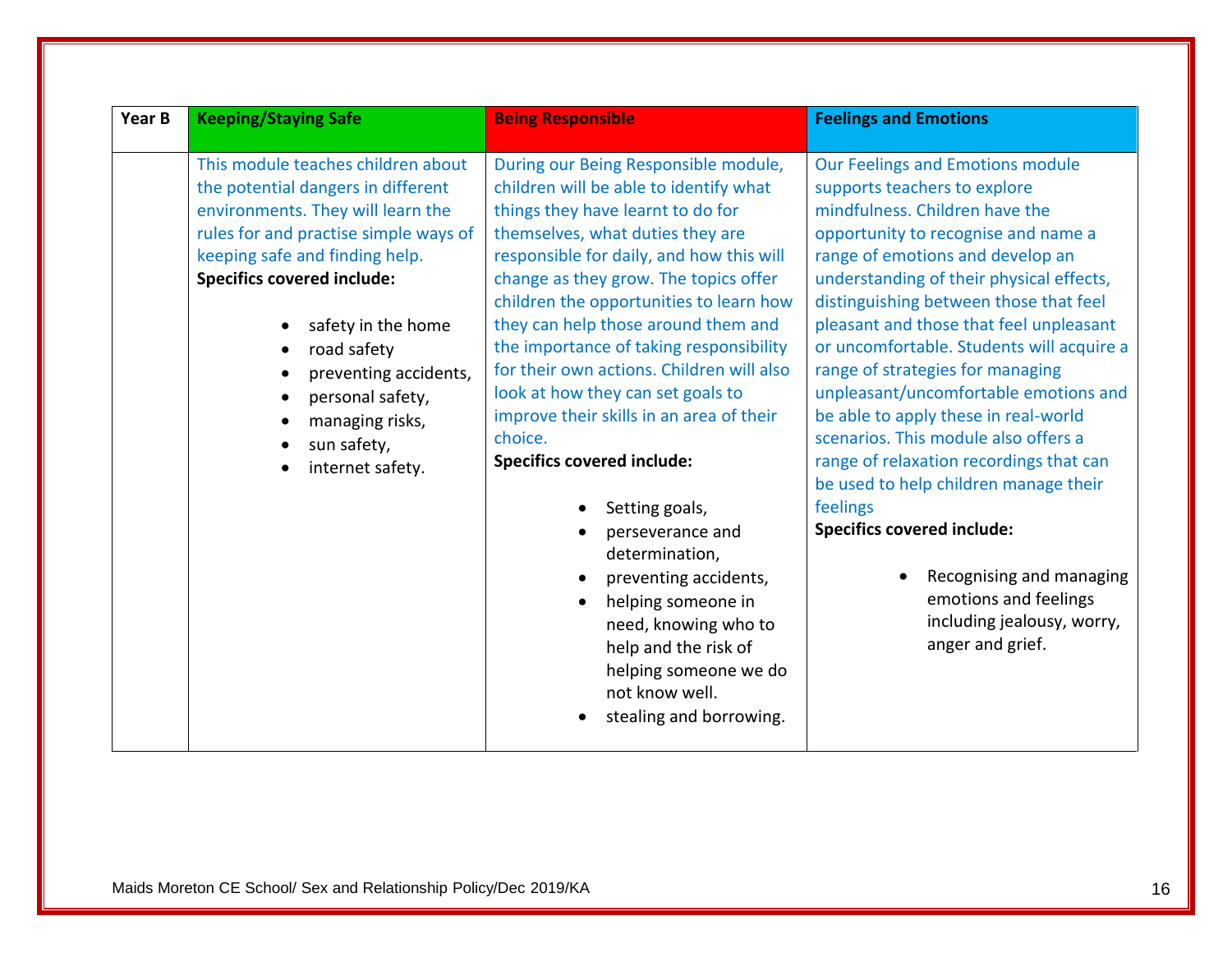### **Through the science curriculum the children will also learn to:**

- recognise and name the main external parts of the human body
- recognise similarities and differences between themselves and others and treat others with sensitivity.
- that animals, including humans, grow and reproduce [lifecycles]
- That humans and animals can produce offspring and these grow into adults
- The needs of babies and toddlers and how our needs change as we grow.

### **Through the RE Curriculum, children will also learn:**

#### **Belonging and communities:**

- to understand that they belong to various groups and communities and develop a sense of belonging.
- why families are special for caring and sharing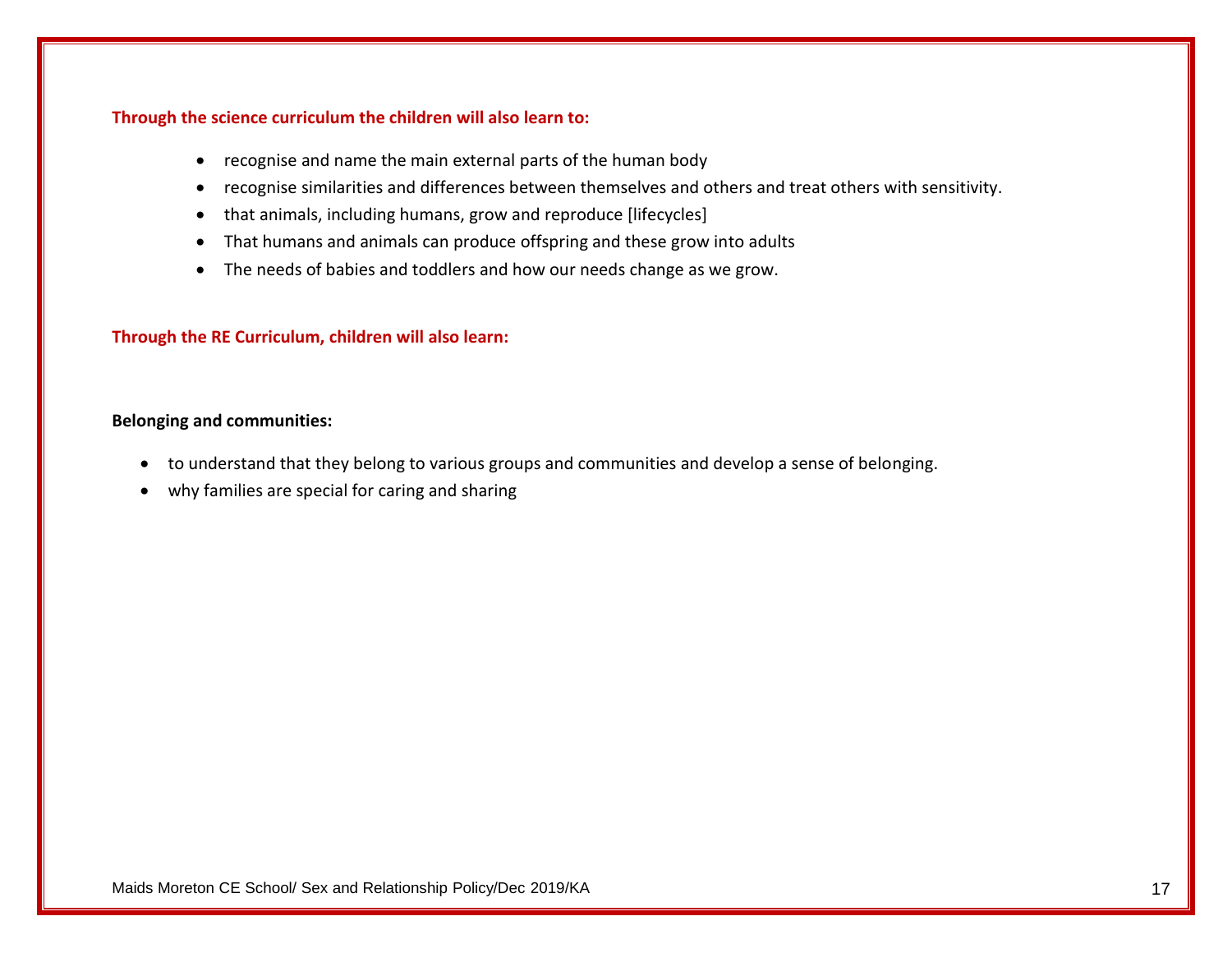| Year <sub>3</sub><br>and 4 | <b>Autumn Module</b>                                                                                                                                                                                                                                                                                                                                                                                                                                                                                                                                                                                                                                                                                                                                                                                                      | <b>Spring Module</b>                                                                                                                                                                                                                                                                                                                                                                                                                                                                                                                                                                                            | <b>Summer Module</b>                                                                                                                                                                                                                                                                                                                                                                                                                                                                                                                                                                                                                                                                                                                                                                                         |
|----------------------------|---------------------------------------------------------------------------------------------------------------------------------------------------------------------------------------------------------------------------------------------------------------------------------------------------------------------------------------------------------------------------------------------------------------------------------------------------------------------------------------------------------------------------------------------------------------------------------------------------------------------------------------------------------------------------------------------------------------------------------------------------------------------------------------------------------------------------|-----------------------------------------------------------------------------------------------------------------------------------------------------------------------------------------------------------------------------------------------------------------------------------------------------------------------------------------------------------------------------------------------------------------------------------------------------------------------------------------------------------------------------------------------------------------------------------------------------------------|--------------------------------------------------------------------------------------------------------------------------------------------------------------------------------------------------------------------------------------------------------------------------------------------------------------------------------------------------------------------------------------------------------------------------------------------------------------------------------------------------------------------------------------------------------------------------------------------------------------------------------------------------------------------------------------------------------------------------------------------------------------------------------------------------------------|
| Year A                     | <b>Hazard Watch*</b>                                                                                                                                                                                                                                                                                                                                                                                                                                                                                                                                                                                                                                                                                                                                                                                                      | <b>Computer Safety*</b>                                                                                                                                                                                                                                                                                                                                                                                                                                                                                                                                                                                         | Our World*                                                                                                                                                                                                                                                                                                                                                                                                                                                                                                                                                                                                                                                                                                                                                                                                   |
|                            | <b>Basic First Aid [British Red Cross]</b>                                                                                                                                                                                                                                                                                                                                                                                                                                                                                                                                                                                                                                                                                                                                                                                |                                                                                                                                                                                                                                                                                                                                                                                                                                                                                                                                                                                                                 |                                                                                                                                                                                                                                                                                                                                                                                                                                                                                                                                                                                                                                                                                                                                                                                                              |
|                            | Each year, more than two million<br>children under the age of 15<br>experience accidents in and around<br>the home and are taken to accident<br>and emergency units. The Hazard<br><b>Watch and Basic First Aid module</b><br>explores and identifies potential<br>dangers in different environments. It<br>teaches children about hazardous<br>items and how to prevent accidents.<br>Children are introduced to the<br>concept of risk assessing so they can<br>make informed choices to keep<br>themselves safe.<br>In the First Aid module the children<br>will learn about how to avoid<br>accidents and how to give First Aid in<br>different situations including<br>• Choking, burns, bleeds,<br>unconsciousness, asthma<br>attacks, broken bones.<br>They will also learn how to summon<br>help in an emergency. | Our Computer Safety module helps<br>children to understand the golden<br>rules for staying safe online, how<br>their online activity can affect<br>others, and how to identify other<br>positive and negative aspects of<br>using technology. They will explore<br>the potential outcomes for online<br>bullying, sharing images, and making<br>friends online with people who they<br>do not know. They will also be<br>introduced to a supporting network<br>of helpful organisations.<br><b>Specifics covered include:</b><br><b>Online Bullying</b><br><b>Image Sharing</b><br><b>Making Friends Online</b> | This module helps children explore the living<br>world through the following 4 themes:<br>Growing in our world<br>Living in our world<br>Working in our world<br>Looking after our world.<br><b>Specifics covered include:</b><br>Learning about how to keep your<br>money safe and different ways we<br>can receive money<br>Identifying the skills you made need<br>in a future job or career<br>Looking after our planet<br>Looking after living things<br>$\bullet$<br>Using the terms reduce, reuse, recycle<br>$\bullet$<br>Understanding how we can reduce<br>our carbon footprint and the amount<br>of water and electricity we use.<br>Understanding the needs of a baby<br>Recognising what you can do for<br>yourself a you get older.<br>Recognising the ways families are<br>special and unique |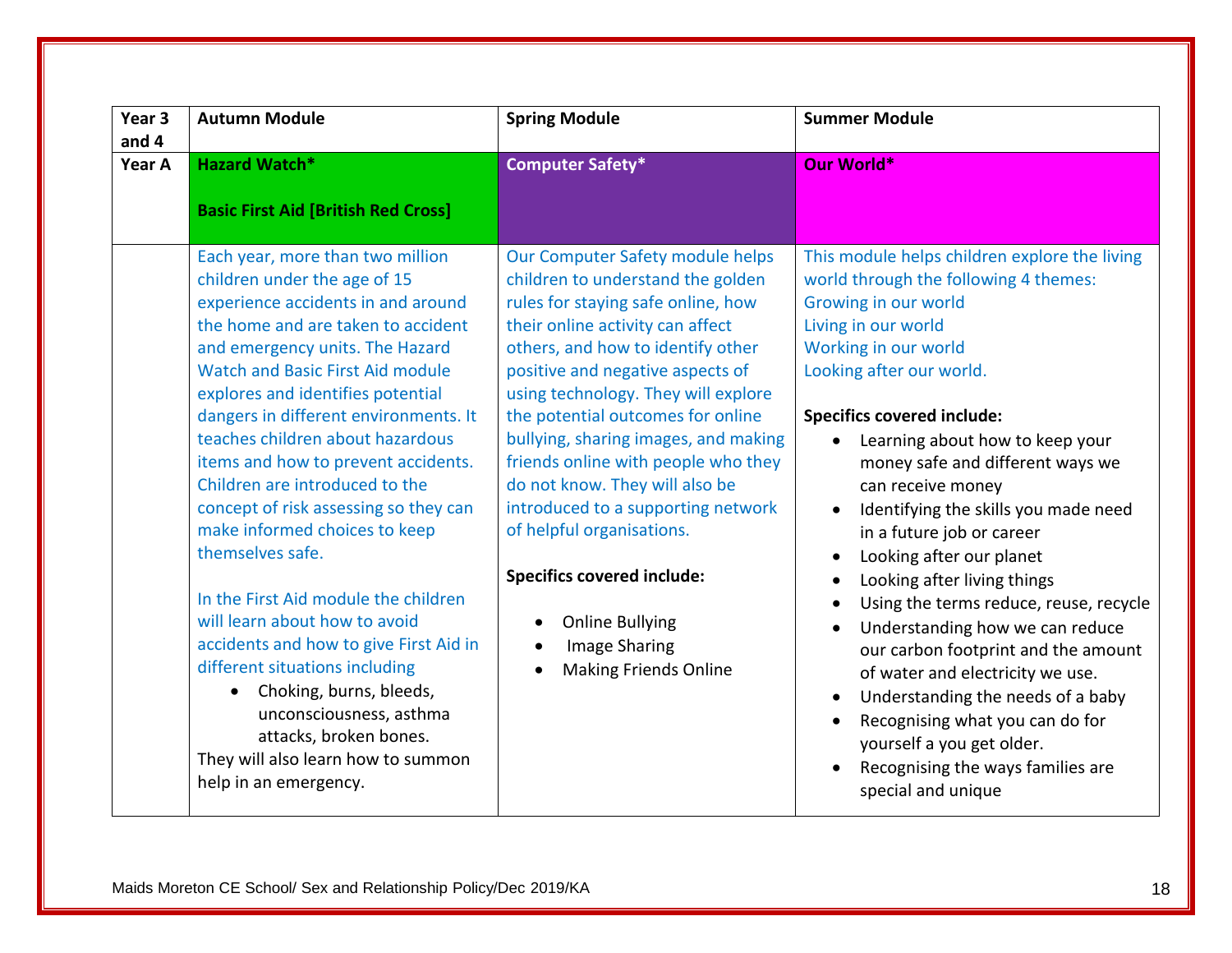| Year <sub>3</sub><br>and 4 | <b>Autumn Module</b>                                                                                                                                                                                                                                                                                                                                                                                                                                                                                                                                                                                                                                                                                                                                                                                                                                                                                              | <b>Spring Module</b>                                                                                                                                                                                                                                                                                                                                                                                                                                                                                                                                                                                                                                                                                                                                                                                                                                                | <b>Summer Module</b>                                                                                                                                                                                                                                                                                                                                                                                                                                                                                                                                                                                                                                                                                                                                                                                                                           |
|----------------------------|-------------------------------------------------------------------------------------------------------------------------------------------------------------------------------------------------------------------------------------------------------------------------------------------------------------------------------------------------------------------------------------------------------------------------------------------------------------------------------------------------------------------------------------------------------------------------------------------------------------------------------------------------------------------------------------------------------------------------------------------------------------------------------------------------------------------------------------------------------------------------------------------------------------------|---------------------------------------------------------------------------------------------------------------------------------------------------------------------------------------------------------------------------------------------------------------------------------------------------------------------------------------------------------------------------------------------------------------------------------------------------------------------------------------------------------------------------------------------------------------------------------------------------------------------------------------------------------------------------------------------------------------------------------------------------------------------------------------------------------------------------------------------------------------------|------------------------------------------------------------------------------------------------------------------------------------------------------------------------------------------------------------------------------------------------------------------------------------------------------------------------------------------------------------------------------------------------------------------------------------------------------------------------------------------------------------------------------------------------------------------------------------------------------------------------------------------------------------------------------------------------------------------------------------------------------------------------------------------------------------------------------------------------|
| Year A                     | <b>Keeping/Staying Safe</b>                                                                                                                                                                                                                                                                                                                                                                                                                                                                                                                                                                                                                                                                                                                                                                                                                                                                                       | <b>Being Responsible</b>                                                                                                                                                                                                                                                                                                                                                                                                                                                                                                                                                                                                                                                                                                                                                                                                                                            | <b>Feelings and emotions</b>                                                                                                                                                                                                                                                                                                                                                                                                                                                                                                                                                                                                                                                                                                                                                                                                                   |
|                            | Building on the KS1 Keeping/Staying<br>Safe module, this module continues<br>to support pupils in identifying ways<br>of keeping themselves and others<br>safe. Children will deepen their<br>understanding of the impact and<br>consequences that can happen as a<br>result of their actions, exploring areas<br>such as peer pressure. Children will<br>have the opportunity to create their<br>own documentaries, learn how to risk<br>assess, recognise danger and warning<br>signs, and further their understanding<br>of the dangers that surround them.<br><b>Specifics include:</b><br>Cycle Safety [looking at<br>$\bullet$<br>distractions on the road and<br>how our actions can cause<br>others harm]<br>Peer Pressure [how we can be<br>influenced and pressured to<br>make unsafe choices].<br>Water Safety [trespassing and<br>$\bullet$<br>the dangers of swimming in<br>open or unknown waters]. | This module helps children to<br>develop a deeper understanding of<br>being responsible for themselves<br>and how their actions can affect<br>those around them. Throughout the<br>topic, the children explore a range of<br>situations that they may face now<br>and in the future, which helps them<br>to gain an understanding of how<br>behaviour can be considerate,<br>sensible, and responsible. They will<br>also have the opportunity to create<br>their own documentaries to teach<br>younger children about being<br>responsible.<br><b>Specifics include:</b><br>Coming Home on Time<br>[looking at rules and<br>guidelines children may have<br>to follow]<br>Looking Out for Others [the<br>$\bullet$<br>responsibility we have if we<br>witness someone being<br>bullied].<br>Stealing [taking something<br>from a family member<br>without asking]. | Building on the KS1 Feelings and Emotions<br>module, this module allows children to<br>explore their own feelings further, as well as<br>the feelings of those around them. Within<br>the topics, there are many opportunities to<br>help pupils gain the skills to manage their<br>emotions positively and to understand how<br>and where to seek help if needed. This<br>module also offers a range of relaxation<br>recordings. Children will create their own<br>documentaries about feelings and emotions.<br><b>Specifics include:</b><br>Jealousy [how the feeling of jealousy<br>can arise when someone new is<br>introduced to a friendship group].<br>Anger [the ways in which we can<br>manage our emotions when we are<br>unable to do something we wanted]<br>Worry [feelings a child can experience<br>when faced with changes]. |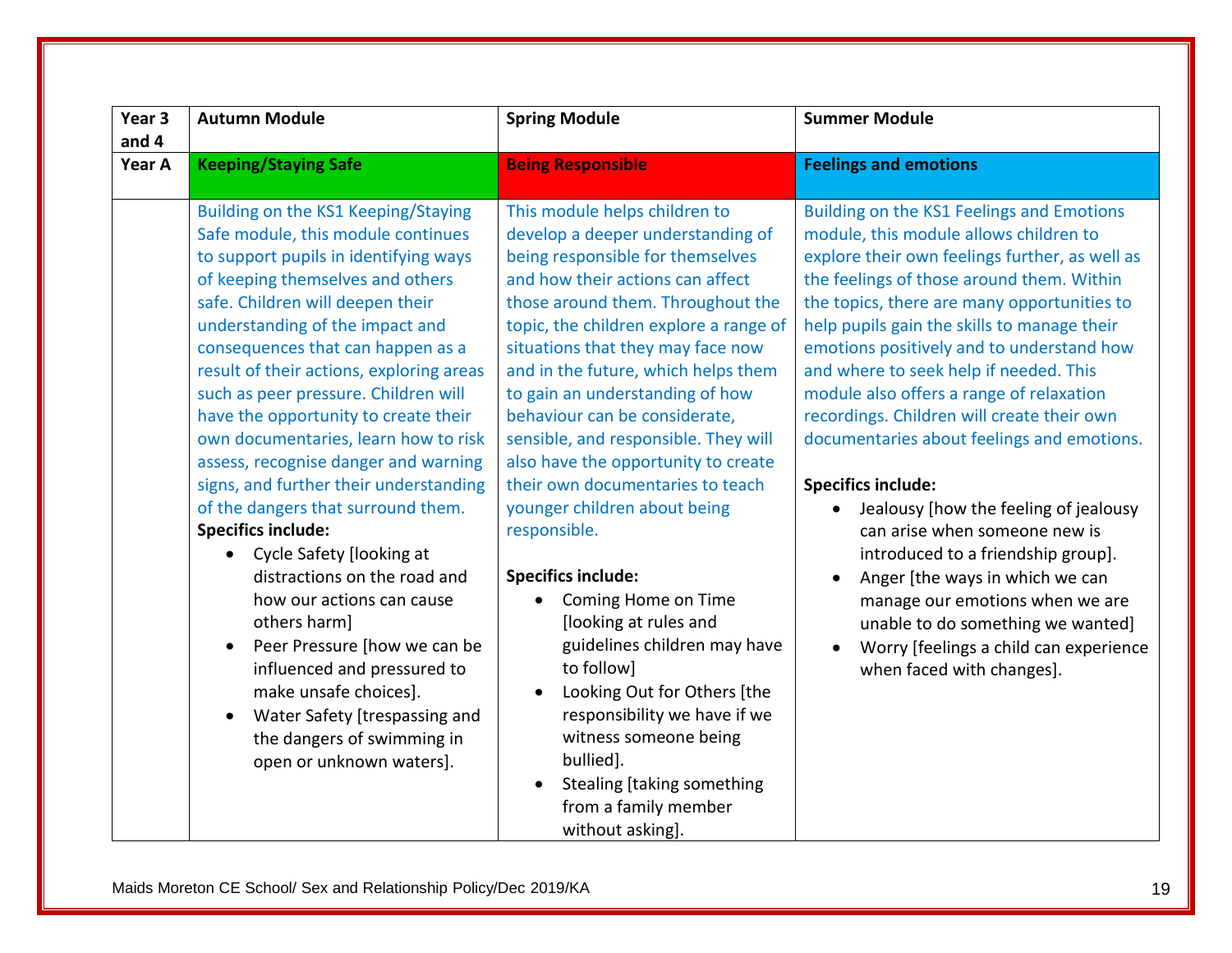| Year 5<br>and $6$ | <b>Autumn Module</b>                                                                                                                                                                                                                                                                                                                                                                                                                                                                                                                                                                                                                   | <b>Spring Module</b>                                                                                                                                                                                                                                                                                                                                                                                                                                                                                                                                                                                                                                                                                                                                                                 | <b>Summer Module</b>                                                                                                                                                                                                                                                                                                                                                                                                                                                                                                                                                                                                                                                                                                                                                                          |
|-------------------|----------------------------------------------------------------------------------------------------------------------------------------------------------------------------------------------------------------------------------------------------------------------------------------------------------------------------------------------------------------------------------------------------------------------------------------------------------------------------------------------------------------------------------------------------------------------------------------------------------------------------------------|--------------------------------------------------------------------------------------------------------------------------------------------------------------------------------------------------------------------------------------------------------------------------------------------------------------------------------------------------------------------------------------------------------------------------------------------------------------------------------------------------------------------------------------------------------------------------------------------------------------------------------------------------------------------------------------------------------------------------------------------------------------------------------------|-----------------------------------------------------------------------------------------------------------------------------------------------------------------------------------------------------------------------------------------------------------------------------------------------------------------------------------------------------------------------------------------------------------------------------------------------------------------------------------------------------------------------------------------------------------------------------------------------------------------------------------------------------------------------------------------------------------------------------------------------------------------------------------------------|
| Year A            | <b>Keeping/Staying Healthy</b>                                                                                                                                                                                                                                                                                                                                                                                                                                                                                                                                                                                                         | <b>Computer Safety</b>                                                                                                                                                                                                                                                                                                                                                                                                                                                                                                                                                                                                                                                                                                                                                               | <b>Growing and Changing [match to</b><br>science term]                                                                                                                                                                                                                                                                                                                                                                                                                                                                                                                                                                                                                                                                                                                                        |
|                   | This module encourages children to<br>research and gain more knowledge<br>about healthy and unhealthy food<br>choices, balanced diets and how our<br>food choices affect our bodies. They will<br>learn about healthy lifestyle choices and<br>the potential dangers of experimenting<br>with cigarettes and alcohol.<br><b>Specifics include:</b><br>Healthy Living [looking at how<br>certain types of food can affect<br>our performance in a sports<br>event]<br>Smoking [how someone can feel<br>pressured in to smoking].<br>Alcohol [the dangers of alcohol<br>and how people can be affected<br>by alcohol in different ways]. | This module enables the children to<br>deepen their understanding of the<br>negative and positive aspects of using<br>computers and being online, including<br>laws that have been created to<br>protect us. Throughout this module,<br>children will gain the skills and<br>knowledge to enable them to cope in<br>the media generation. Pupils will also<br>have the opportunity to create their<br>own documentaries on computer<br>safety.<br><b>Specifics include:</b><br>Online Bullying [the actions we<br>can take if we feel like we are<br>being bullied online].<br>Image Sharing [how we can be<br>$\bullet$<br>pressured in to sending images<br>and how to manage this].<br>Making Friends Online [the<br>dangers of meeting people we<br>have only spoken to online]. | This module covers the expected<br>statutory content for Sex and<br>Relationships Education. Children will<br>have the opportunity to look at how<br>we change and grow, including how<br>we grow at different rates. Children<br>will look at healthy and unhealthy<br>relationships and what to do if they<br>feel worried. This module also<br>includes informative animations on<br>puberty and conception.<br><b>Specifics include:</b><br>Appropriate Touch<br>(Relationships) This explores<br>the difficult subject of how<br>relationships can be unhealthy<br>or uncomfortable.<br>Puberty [this looks at the<br>different changes boys and<br>girls go through during<br>puberty].<br>Conception [this looks at how<br>a baby is conceived and the<br>various stages of pregnancy. |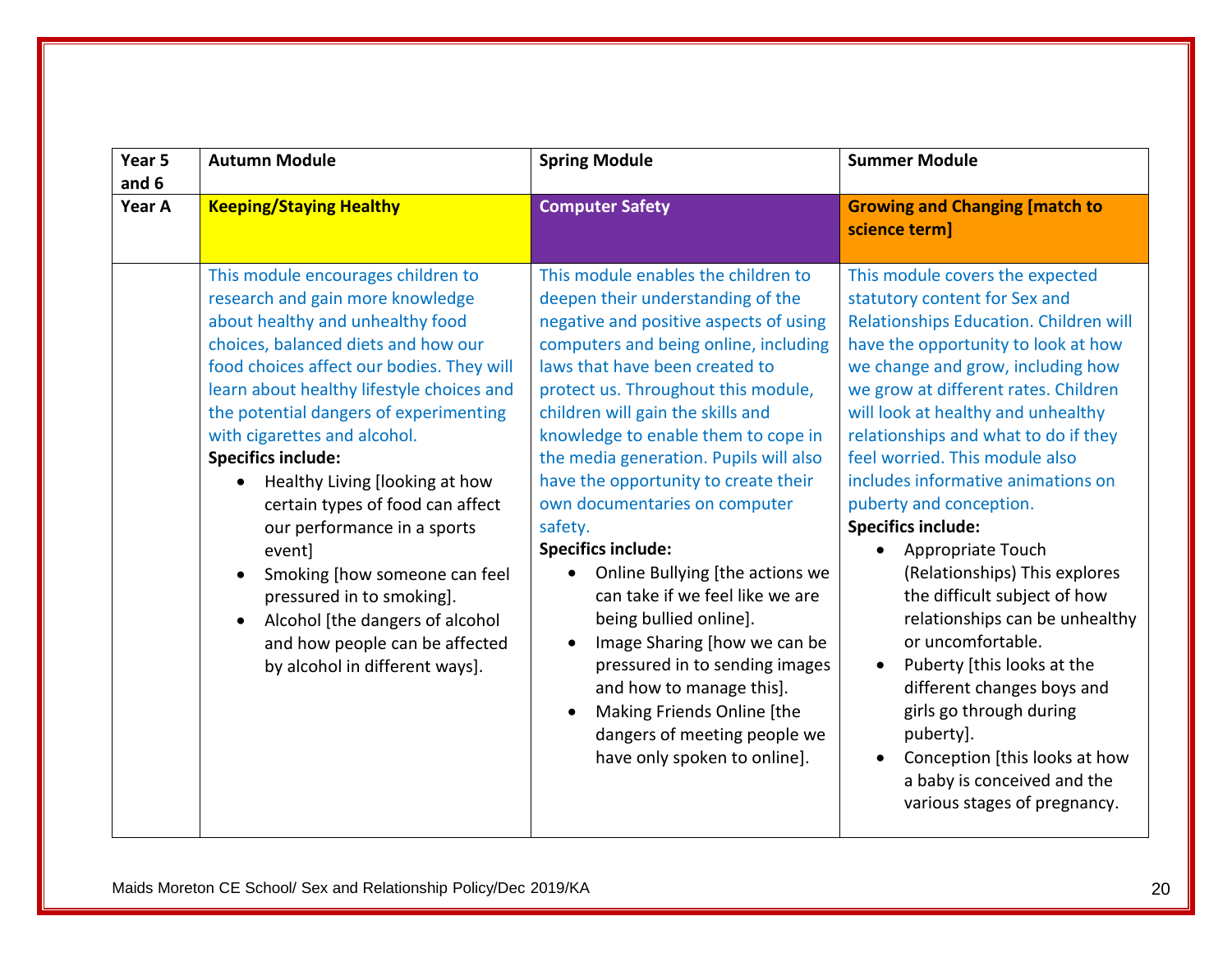| Year 5<br>and 6 | <b>Autumn Module</b>                                                                                                                                                                                                                                                                                                                                                                                                                                                                                                                                                                                                                                                                                               | <b>Spring Module</b>                                                                                                                                                                                                                                                                                                                                                                                                                                                                                                                                                                                                                                                                                | <b>Summer Module</b>                                                                                                                                                                                                                                                                                                                                                                                                                                                                                                                                                                                                                                                     |
|-----------------|--------------------------------------------------------------------------------------------------------------------------------------------------------------------------------------------------------------------------------------------------------------------------------------------------------------------------------------------------------------------------------------------------------------------------------------------------------------------------------------------------------------------------------------------------------------------------------------------------------------------------------------------------------------------------------------------------------------------|-----------------------------------------------------------------------------------------------------------------------------------------------------------------------------------------------------------------------------------------------------------------------------------------------------------------------------------------------------------------------------------------------------------------------------------------------------------------------------------------------------------------------------------------------------------------------------------------------------------------------------------------------------------------------------------------------------|--------------------------------------------------------------------------------------------------------------------------------------------------------------------------------------------------------------------------------------------------------------------------------------------------------------------------------------------------------------------------------------------------------------------------------------------------------------------------------------------------------------------------------------------------------------------------------------------------------------------------------------------------------------------------|
| Year B          | <b>The Working world</b>                                                                                                                                                                                                                                                                                                                                                                                                                                                                                                                                                                                                                                                                                           | A World Without Judgement                                                                                                                                                                                                                                                                                                                                                                                                                                                                                                                                                                                                                                                                           | Looking after our environment<br>/climate change-Enough for<br>everyone-Geography unit                                                                                                                                                                                                                                                                                                                                                                                                                                                                                                                                                                                   |
|                 | The Working World module supports<br>children's understanding of the world<br>around them, and introduces them to<br>why and how we pay taxes and how<br>these contribute to the services that look<br>after us. Pupil will gain an understanding<br>of how they can contribute to their<br>families and communities now and in the<br>future. Throughout the topic, children<br>will explore many areas including<br>enterprise skills, budgeting, and price<br>comparisons.<br><b>Specifics include:</b><br>Chores at Home [this explores the<br>$\bullet$<br>responsibilities that children may<br>have now and in the future.<br>Enterprise [This looks at how<br>$\bullet$<br>children can help pay for items | This module supports children in<br>exploring and celebrating the diverse<br>world in which we live. Pupils will<br>have the opportunity to research<br>British values and the laws that exist<br>to protect us. This module helps<br>children to focus on people's<br>strengths, celebrate differences, and<br>understand that everyone has the<br>right to live the life they choose as<br>long as they are not hurting others.<br>The topics look at discriminating<br>against others due to disability, same<br>sex marriage, and differences within<br>religion.<br><b>Specifics include:</b><br><b>Breaking Down Barriers [This</b><br>explores removing barriers<br>and supporting those who | [Cross curricular geography]<br>In this unit, children will think about<br>the needs of a settlement, and the<br>needs of the planet as a whole. They<br>will find out where resource such as<br>power and food come from, and look<br>at ways in which natural resources<br>can be conserved. After discussing the<br>idea of a carbon footprint, children<br>will have the chance to consider how<br>their actions impact on others around<br>the world, and to think about the<br>changes that they could make to try<br>to ensure that natural resources are<br>shared so there is enough for<br>everyone.<br><b>Specifics include:</b><br>Where does our power come |
|                 | they would like].<br>In-App Purchases [This provides<br>$\bullet$<br>a subtle introduction to debt and<br>looks at paying for items through<br>apps or games].                                                                                                                                                                                                                                                                                                                                                                                                                                                                                                                                                     | have physical disabilities.<br>Inclusion and Acceptance [This<br>$\bullet$<br>explores the topic of a child<br>having same sex parents].<br>British Values [This looks at<br>$\bullet$<br>how we can be inclusive and<br>ensure everyone's beliefs and<br>needs are respected].                                                                                                                                                                                                                                                                                                                                                                                                                     | from?<br>Where does our food come<br>$\bullet$<br>from?<br>Renewable or non-renewable?<br>What do we need?<br>$\bullet$<br>Is there enough for everyone?                                                                                                                                                                                                                                                                                                                                                                                                                                                                                                                 |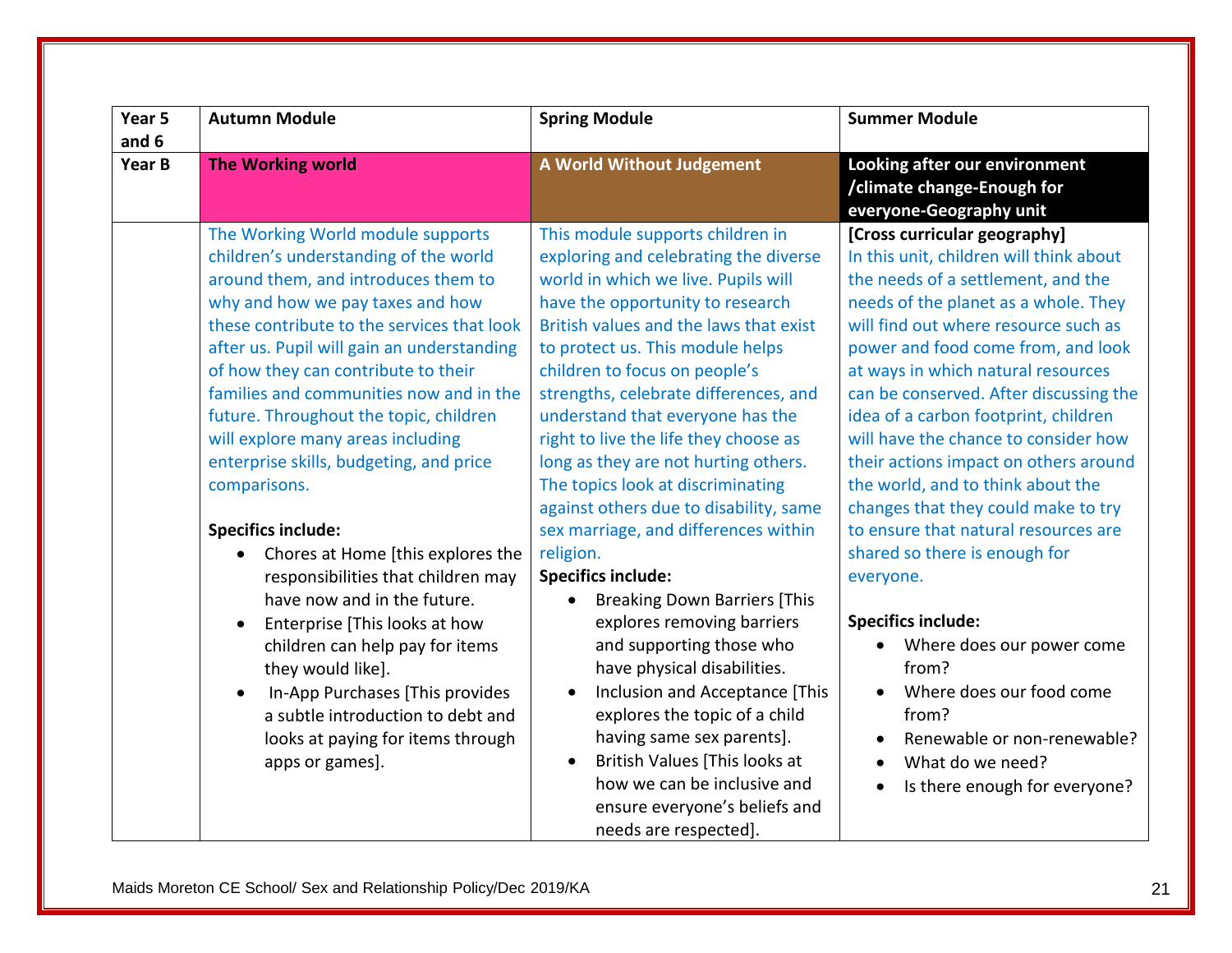#### **Teaching and Learning in the Early Years Foundation Stage at Maids Moreton CE School.**

In the Reception class the children will be taught Relationships Education and Health Education through the PSED and other strands of the Early Years Developmental Matters. For example, they will learn about lifecycles and how young animals grow. They will learn about how we look after babies and toddlers and their needs change as they grow. They will find out about and identify some features of living things and look closely at similarities and differences, patterns and change. They develop skills to make sensible choices, form friendships and think about relationships with others. They develop a sense of right and wrong, considering the consequences of their words and actions for themselves and others. They learn to manage their own personal hygiene and begin to recognise the importance of keeping healthy.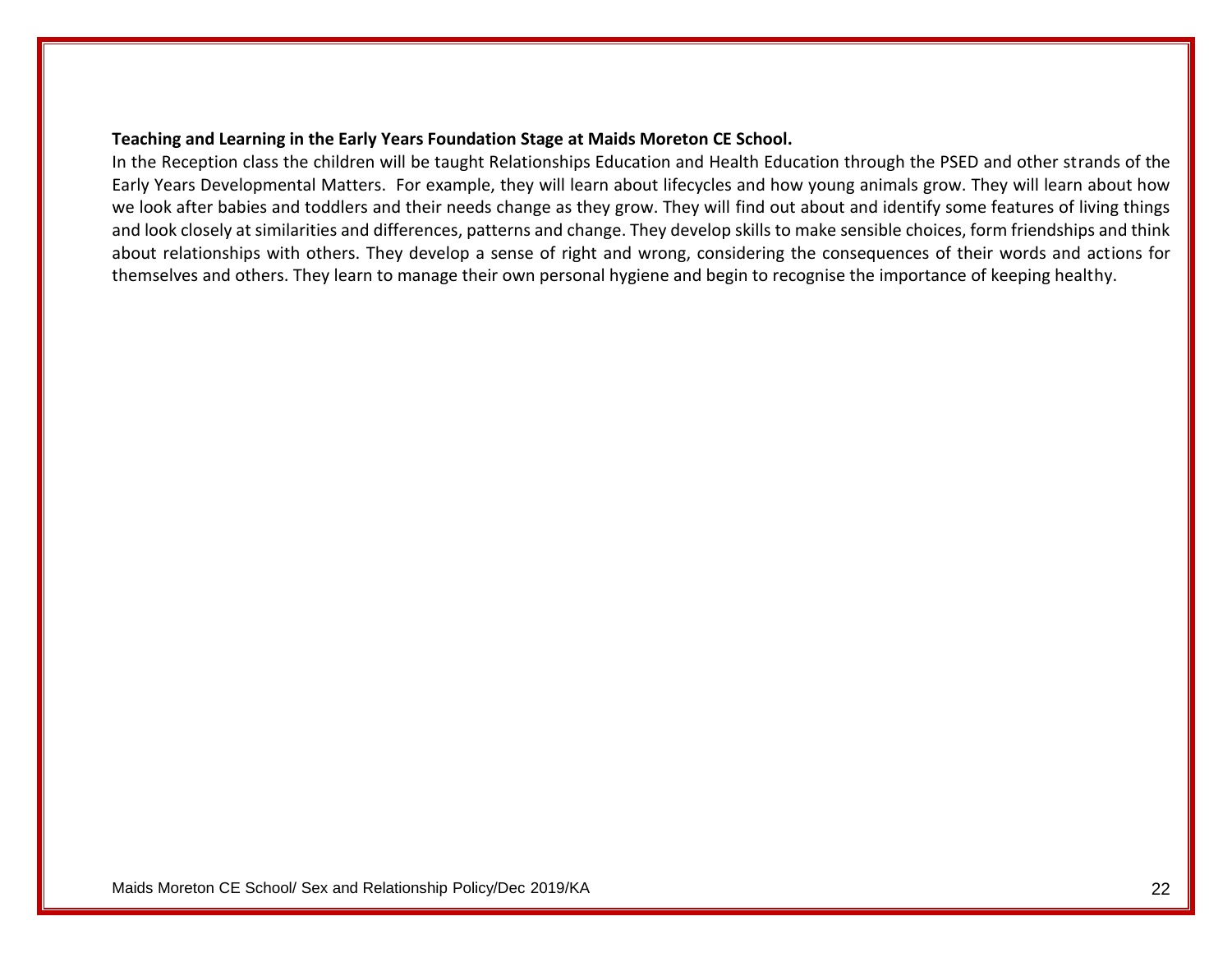#### **Appendix 4**

#### **Language and Ground Rules in Lessons**

Teachers will show sensitivity, dealing honestly with issues, answering appropriate questions and offering support where necessary.

All staff teaching PSHE will set ground rules in their classes. For example:

- no one (teacher or pupil) will have to answer a personal question
- no one will be forced to take part in a discussion
- the only language used will be easily understood and acceptable to everyone in the class
- only the correct names for body parts will be used
- meanings of words will be explained in a factual way.

Occasionally, issues and questions may arise spontaneously in PSHE lessons or at other times during the school day. Questions will always be answered honestly, taking into account the age and developmental level of the pupils. This is not considered to be part of the planned curriculum and parents or carers cannot withdraw pupils in these circumstances.

We have a variety of strategies for dealing with difficult questions. For example:

- if a question is too explicit, the teacher will attend to it later, on an individual basis and a decision will be taken whether or not to include/inform the child's parents/carers;
- if a child makes a disclosure that causes the teacher concern then they should follow child protection procedures set out in the School's Child Protection Policy.